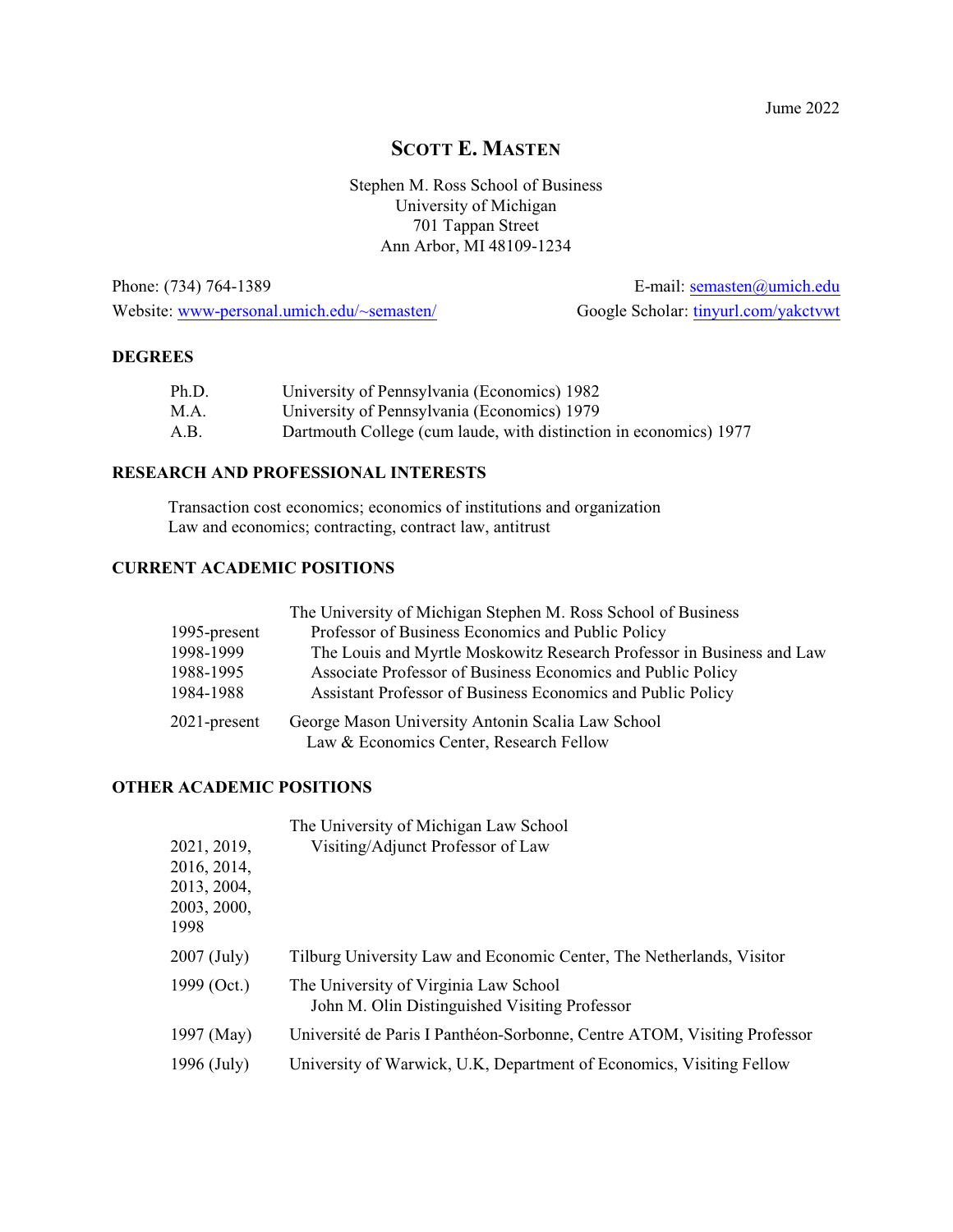### **OTHER ACADEMIC POSITIONS (continued)**

| 1990-91   | Yale Law School, Center for Studies in Law, Economics, and Public Policy<br>John M. Olin Faculty Research Fellow |
|-----------|------------------------------------------------------------------------------------------------------------------|
| 1982-1984 | University of Virginia, Department of Economics                                                                  |
|           | <b>Assistant Professor</b>                                                                                       |

### **EDITORIAL POSITIONS**

| 1997-present | Co-Editor, The Journal of Economics and Management Strategy                                                                                                                                                                                                                                                                                                                                                                                                                                                                                                                                                                                                                                           |
|--------------|-------------------------------------------------------------------------------------------------------------------------------------------------------------------------------------------------------------------------------------------------------------------------------------------------------------------------------------------------------------------------------------------------------------------------------------------------------------------------------------------------------------------------------------------------------------------------------------------------------------------------------------------------------------------------------------------------------|
| 2003-2004    | Special Editor, <i>Industrial and Corporate Change</i> , Special Issue: In honor of<br>Oliver Williamson, Vol 13, Dec. 2004.                                                                                                                                                                                                                                                                                                                                                                                                                                                                                                                                                                          |
| 2002-2010    | General Editor, <i>Business Economics</i> , Edward Elgar Publishing<br>Volume 1: Mergers and Corporate Governance, 2004 (J.H. Mulherin, ed.)<br>Volume 2: Antitrust and Competition Policy, 2005 (A.N. Kleit, ed.)<br>Volume 3: Franchise Contracting and Organization, 2005 (F. Lafontaine, ed.)<br>Volume 4: Computing, 2006 (S. Greenstein, ed.)<br>Volume 5: The Political Economy of Regulation, 2007 (T. Lyon, ed.)<br>Volume 6: Pricing Tactics, Strategies, and Outcomes, Vol. 1 & 2, 2007 (M.<br>Waldman & J. Johnson, ed.)<br>Volume 7: Insurance and Risk Management, 2008 (G. Niehaus, ed.)<br>Volume 8: Intellectual Property, Vol. 1 & 2, 2010 (S.E. Margolis and<br>C.M.Newmark, eds.) |
| 1997-2001    | Co-Editor, Economic Inquiry                                                                                                                                                                                                                                                                                                                                                                                                                                                                                                                                                                                                                                                                           |
| 1993-2007    | Associate Editor, The Journal of Corporate Finance                                                                                                                                                                                                                                                                                                                                                                                                                                                                                                                                                                                                                                                    |
| 1995-2004    | Associate Editor, The Journal of Economic Behavior and Organization                                                                                                                                                                                                                                                                                                                                                                                                                                                                                                                                                                                                                                   |
| 1997-present | Editorial Board, The Journal of Law, Economics, and Organization                                                                                                                                                                                                                                                                                                                                                                                                                                                                                                                                                                                                                                      |
| 1993-present | Editorial Advisory Board, Managerial and Decision Economics                                                                                                                                                                                                                                                                                                                                                                                                                                                                                                                                                                                                                                           |
| 1994-1995    | Special Co-Editor (with Francine Lafontaine), Journal of Corporate Finance,<br>special issue on Franchise Contracting, Organization and Regulation, 2, Oct.<br>1995                                                                                                                                                                                                                                                                                                                                                                                                                                                                                                                                   |

### **OTHER PROFESSIONAL EXPERIENCE, HONORS, AND AWARDS**

| $1994 -$                  | Independent litigation consultant                                                                                                                           |
|---------------------------|-------------------------------------------------------------------------------------------------------------------------------------------------------------|
| 2019, 2014,<br>2013, 2012 | Lecturer, Economics Institute for Law Professors<br>Law & Economics Center, George Mason University School of Law                                           |
| 2018                      | Lecturer, Workshop for Law Professors on the Economics of Higher Education<br>Law & Economics Center, Antonin Scalia Law School, George Mason<br>University |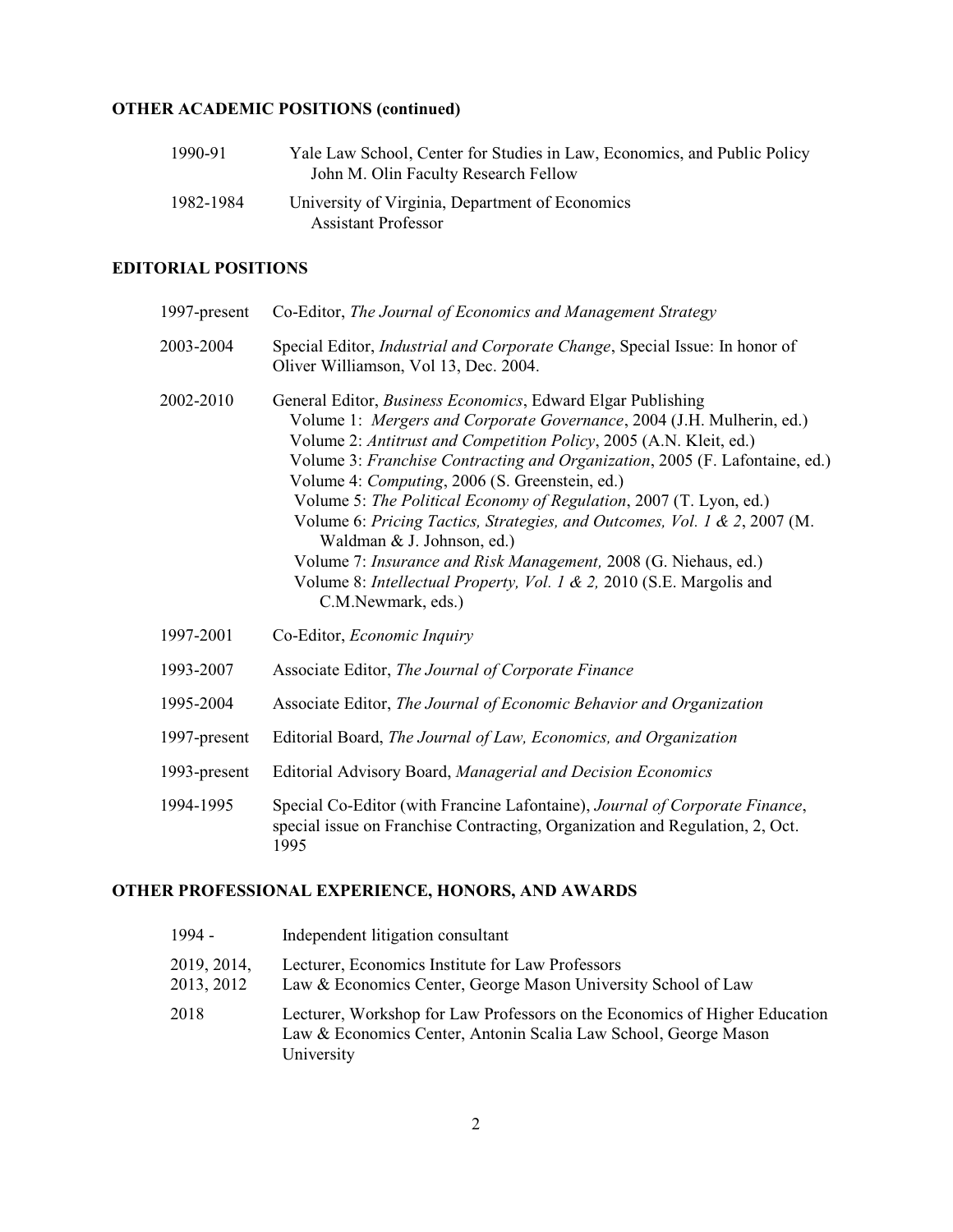### **OTHER PROFESSIONAL EXPERIENCE, HONORS, AND AWARDS (continued)**

| 2017      | University of Michigan Distinguished Faculty Governance Award                                                                                                                   |
|-----------|---------------------------------------------------------------------------------------------------------------------------------------------------------------------------------|
| 2017      | Lecturer, Trento (Italy) Summer School in Adaptive Economic Dynamics,<br>XVIII Edition: New Thinking on the Firm: Bringing Together Law,<br>Economics, Organization and History |
| 2016      | Lecturer, Economics of Institutions<br>International Programme in Institutions, Economics, & Law PhD program<br>Collegio Carlo Alberto, University of Turin, Italy              |
| 2014      | Lecturer, Doctoral Seminars on Perspectives on Economic Organization and<br>Contract Choice and Design, University of Perugia, Italy                                            |
| 2013      | Lecturer, Russian Summer School on Institutional Analysis<br>Center for Institutional Studies<br>National Research University - Higher School of Economics                      |
| 2013      | Lecturer, Workshop for Law Professors on the Economics of Contracting<br>Law & Economics Center, George Mason University School of Law                                          |
| 2012      | Lecturer, The Empirics of Economic Organization and Transaction Costs<br>Swedish University of Agricultural Sciences (NOVA University Network)                                  |
| 2009-     | Affiliate, International Center for Law & Economics                                                                                                                             |
| 2009      | Lecturer, European School on New Institutional Economics                                                                                                                        |
| 2008-     | <b>Board of Advisors</b><br>Center for Law and Economics, University of Bologna                                                                                                 |
| 2005-2013 | Academic Advisor, Princeton Economics Group, Inc.                                                                                                                               |
| 2003      | Listing, Who's Who in Economics $(4th$ ed.)                                                                                                                                     |
| 1997      | Consultant, The World Bank, Washington, DC                                                                                                                                      |
| 1988      | Participant, Law Institute for Economists (at Dartmouth College)<br>George Mason University Law and Economics Center                                                            |
| 1983-1984 | Consultant, Bureau of Consumer Protection<br>U.S. Federal Trade Commission                                                                                                      |
| 1979-1982 | <b>Research Fellow</b><br>Center for the Study of Organizational Innovation<br>University of Pennsylvania                                                                       |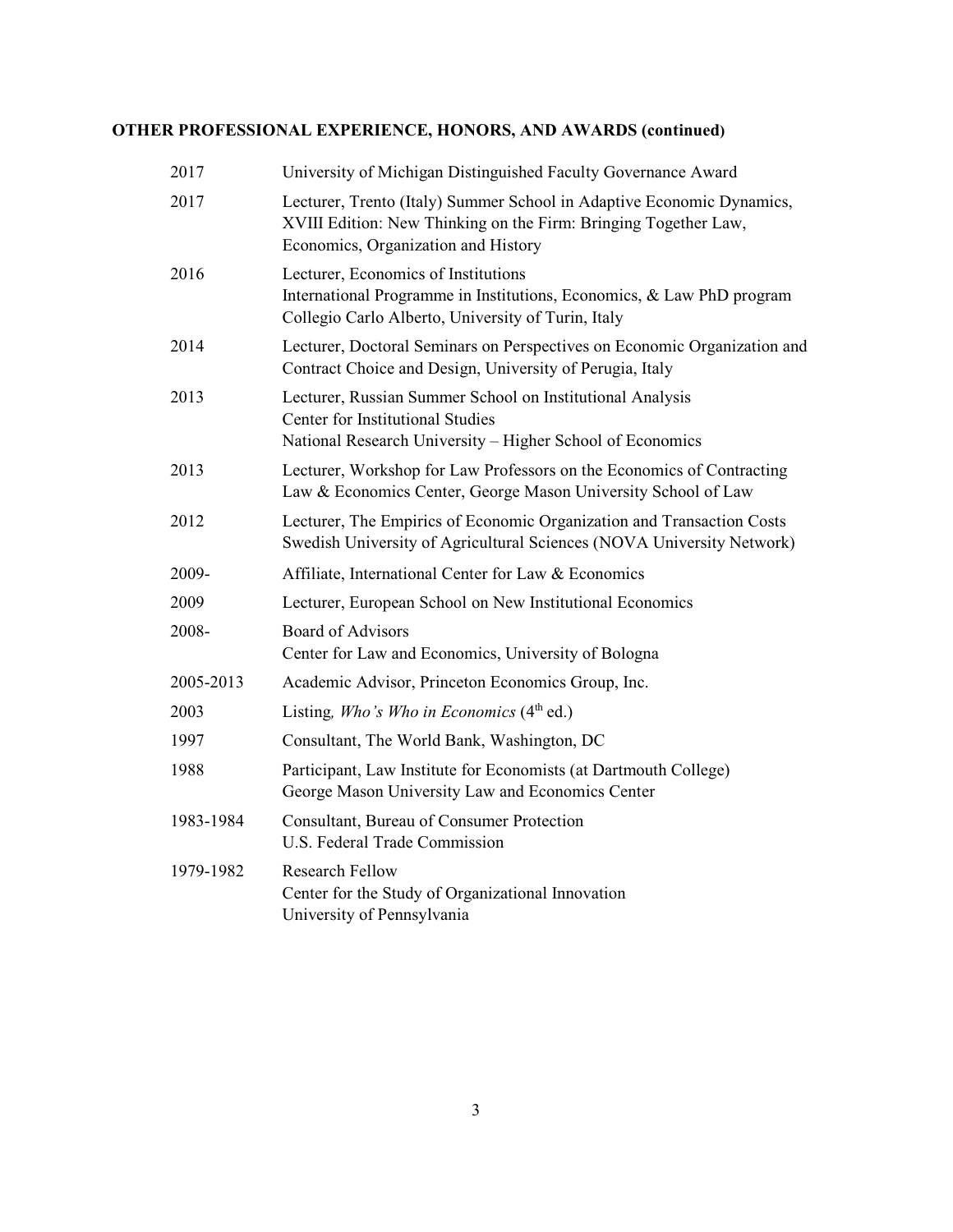#### **PROFESSIONAL ASSOCIATIONS**

American Economic Association, 1978-present American Law and Economics Association, 1991- present Program session organizer, 1997-98 International Society for New Institutional Economics (now the Society for Institutional & Organizational Economics), 1997- 2002, 2005-present Board of directors, 1997-2001, 2006-2009 Second Vice President, 2006 First Vice President, 2006-07 President-Elect, 2007-08 President, 2008-09 Western Economics Association International, 1997-2002 Program session organizer, 1999, 2000 International Industrial Organization Society (various years)

#### **DISSERTATION**

*Transaction Costs, Institutional Choice and the Theory of the Firm*; Oliver Williamson, chairman.

#### **PUBLICATIONS**

#### **BOOKS**

- Co-editor (with Oliver E. Williamson) and contributor, *Transaction Cost Economics ,Volume I: Theory and Concepts and Volume II: Policy and Applications*, in the *International Library of Critical Writings in Economics* series. Aldershot, UK: Edward Elgar Publishing. 1995.
- Editor and contributor, *Case Studies in Contracting and Organization*. New York: Oxford University Press. 1996. *Chinese translation:* Renmin University of China, Beijing, China (2005).
- Co-editor (with Oliver E. Williamson) and contributor, *The Economics of Transaction Costs*. Aldershot, UK: Edward Elgar Publishing. 1999. *Chinese translation:* The Oriental Press, Beijing, China (2008).

#### **ARTICLES AND BOOK CHAPTERS**

 "The Organization of Production: Evidence from the Aerospace Industry," *Journal of Law and Economics*, 27, October 1984, pp. 403-417.

#### Reprinted in:

- *Transaction Cost Economics*, Oliver E. Williamson and Scott E. Masten, eds. Aldershot, UK: Edward Elgar Publishing. 1995.
- *Case Studies in Contracting and Organization*, Scott E. Masten, ed.. New York: Oxford University Press. 1996.
- *The International Library of the New Institutional Economics,* Claude Menard, ed. Aldershot, UK: Edward Elgar Publishing. 2004.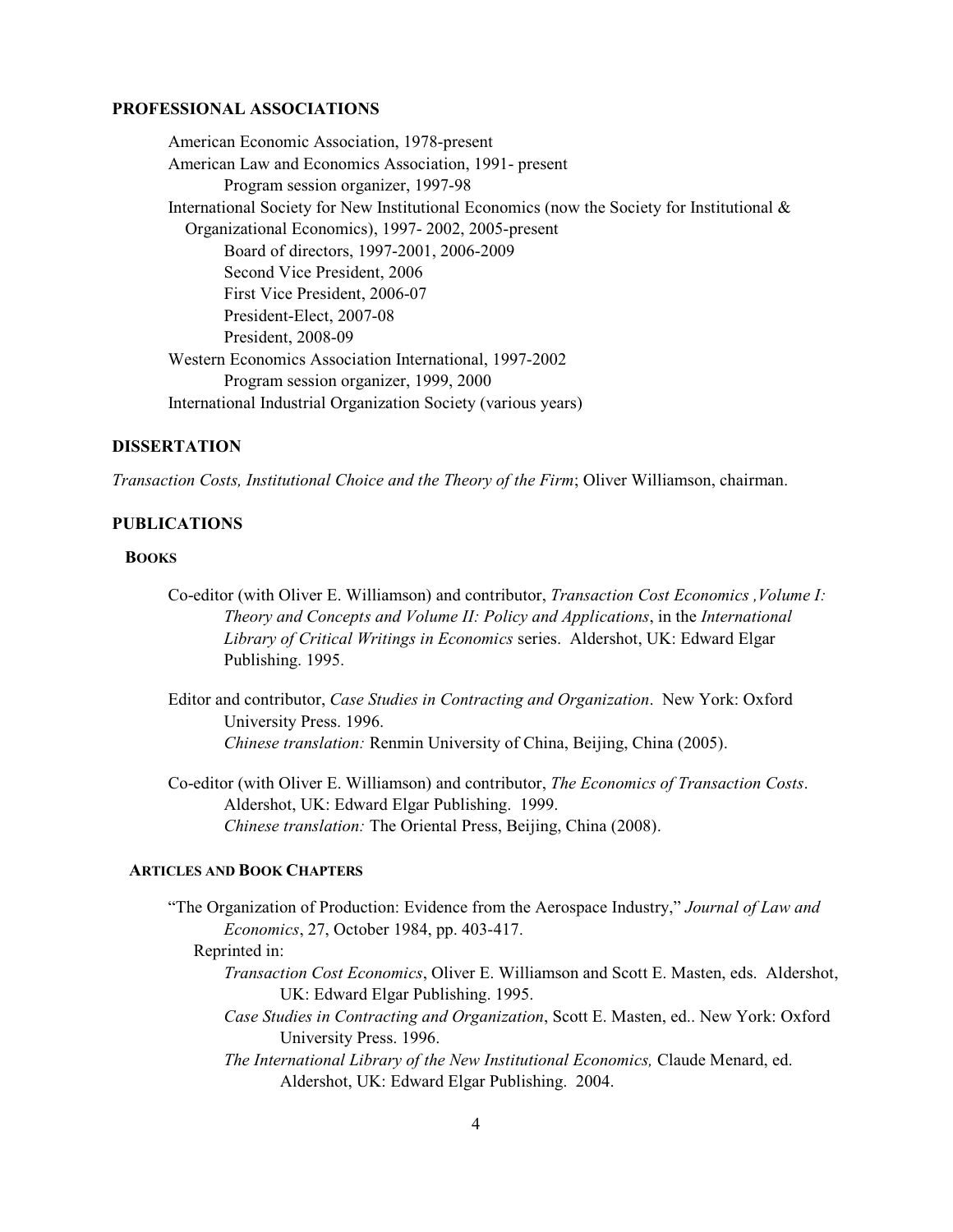"Efficient Adaptation in Long-Term Contracts: Take-or-Pay Provisions for Natural Gas" (with Keith J. Crocker), *American Economic Review*, 75, December 1985, pp. 1083-1093.

- *Transaction Cost Economics*, Oliver E. Williamson and Scott E. Masten, eds.. Aldershot, UK: Edward Elgar Publishing. 1995.
- *Case Studies in Contracting and Organization*, Scott E. Masten, ed.. New York: Oxford University Press. 1996.
- *The International Library of the New Institutional Economics,* Claude Menard, ed., Aldershot, UK: Edward Elgar Publishing. 2004.
- "Institutional Choice and the Organization of Production: the Make-or-Buy Decision," *Journal of Institutional and Theoretical Economics/Zeitschrift fur die gesamte Staatswissenschaft*, 142, September 1986, pp. 493-509.
- "Equity, Opportunism, and the Design of Contractual Relations," *Journal of Institutional and Theoretical Economics/Zeitschrift fur die gesamte Staatswissenschaft*, 144, February 1988, pp. 180-195.
- "A Legal Basis for the Firm," *Journal of Law, Economics, and Organization*, 4, Spring 1988, pp. 181-198.
	- Reprinted in:
		- *The Nature of the Firm: Origins, Evolution, and Development*, Oliver E. Williamson and Sidney G. Winter, eds.. New York: Oxford University Press. 1991. *Fundamental of Business Strategy*, *Vol. 1*, Mie Augier and David J. Teece, eds.. London: SAGE Publications. 2007
- "Minimum Bill Contracts: Theory and Policy," *Journal of Industrial Economics*, 37, September 1988, pp. 85-97.
- "Mitigating Contractual Hazards: Unilateral Options and Contract Length" (with Keith J. Crocker), *RAND Journal of Economics*, 19, Autumn 1988, pp. 327-343.
- "The Design and Duration of Contracts: Strategic and Efficiency Considerations" (with Edward A. Snyder), *Law and Contemporary Problems*, 52, Winter 1989, pp. 63-85.
- "Vertical Integration in the U.S. Auto Industry: A Note on the Influence of Transaction-Specific Assets" (with James W. Meehan and Edward A. Snyder), *Journal of Economic Behavior and Organization*, 12, October 1989, pp. 265-273.
- "The Costs of Organization" (with James W. Meehan and Edward A. Snyder), *Journal of Law, Economics, and Organization*, 7, Spring 1991, pp. 1-25. Reprinted in:
	- *Transaction Cost Economics*, Oliver E. Williamson and Scott E. Masten, eds. Aldershot, UK: Edward Elgar Publishing. 1995.
	- *The International Library of the New Institutional Economics,* Claude Menard, ed. Aldershot, UK: Edward Elgar Publishing. 2004.

Reprinted in: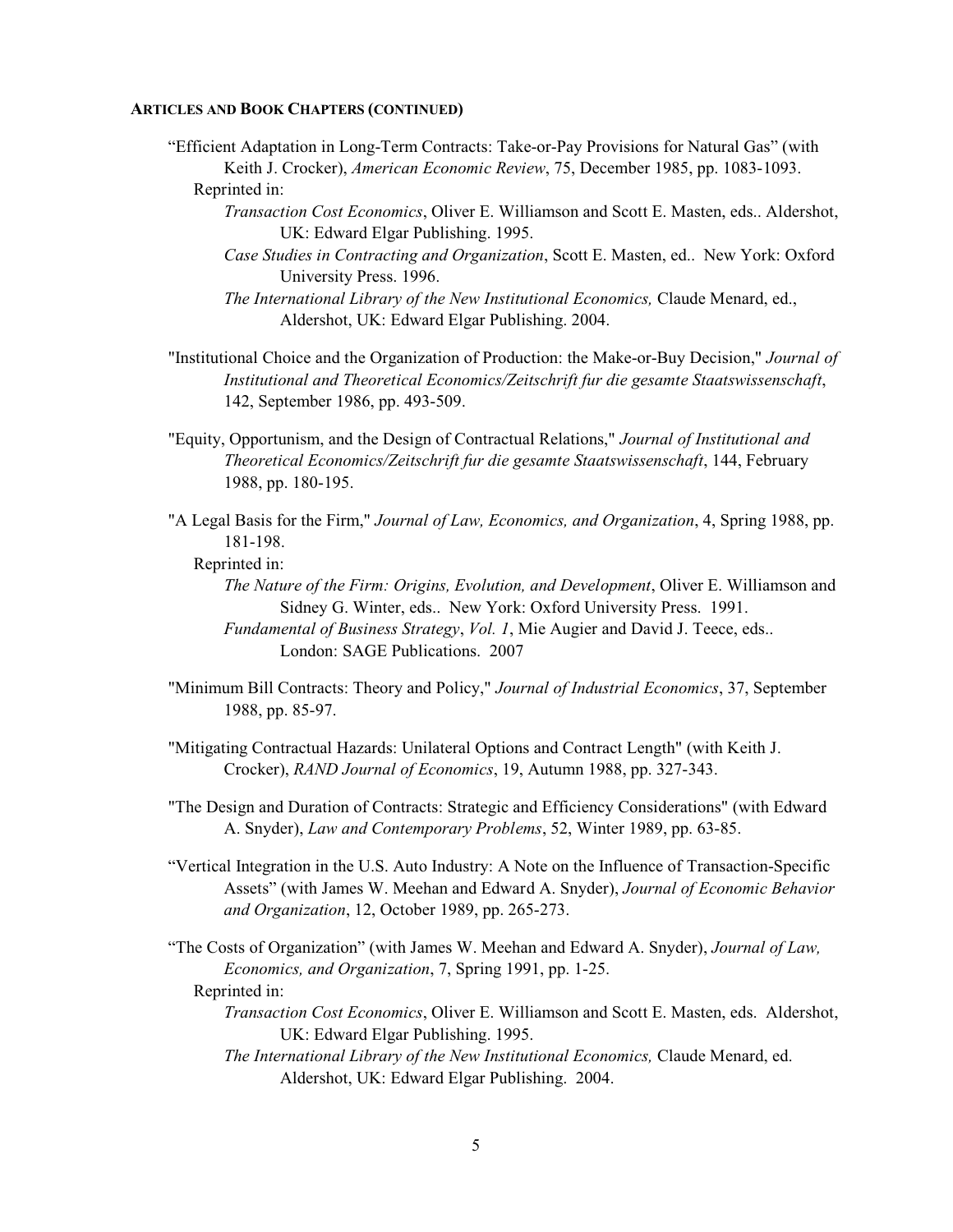"*Pretia Ex Machina?* Prices and Process in Long-Term Contracts" (with Keith J. Crocker), *Journal of Law and Economics*, 34, April 1991, pp. 69-99.

#### Reprinted in:

- *Transaction Cost Economics*, Oliver E. Williamson and Scott E. Masten, eds. Aldershot, UK: Edward Elgar Publishing. 1995.
- "Transaction Costs, Mistakes, and Performance: Assessing the Importance of Governance," *Managerial and Decision Economics*, 14, March-April 1993, pp. 119-129.
- "*United States v. United Shoe Machinery Corporation*: On the Merits" (with Edward A. Snyder), *Journal of Law and Economics*, 36, April 1993, pp. 33-70.

Reprinted in:

- *Transaction Cost Economics*, Oliver E. Williamson and Scott E. Masten, eds. Aldershot, UK: Edward Elgar Publishing. 1995
- *Case Studies in Contracting and Organization*, Scott E. Masten, ed. New York: Oxford University Press. 1996.
- *Journal of Reprints for Antitrust Law and Economics*, issue on Landmark Antitrust Decisions Revisited, 26, 1997, pp. 643-680.
- *Pricing Tactics, Strategies, and Outcomes*, M. Waldman & J. Johnson, ed. Cheltenham, UK: Edward Elgar Publishing. 2007
- "Economic Organization and Conflict: Comment," *Journal of Institutional and Theoretical Economics,* 151, March 1995, pp. 237-241.
- "Franchise Contracting, Organization, and Regulation: Introduction," *Journal of Corporate Finance: Contracting, Governance, and Organization,* 2, October 1995, pp. 1-7.
- "Old School Ties: Financial Aid Coordination and the Governance of Higher Education," *Journal of Economic Behavior and Organization*, 28, September 1995, pp. 23-47.
- "Empirical Research in Transaction-Cost Economics: Progress, Challenges, Directions," in John Groenewegen (ed.), *Transaction Cost Economics and Beyond.* Boston: Kluwer: Academic Publishers, 1996, pp. 41-64.
- "Regulation and Administered Contracts Revisited: Lessons from Transaction-Cost Economics for Public Utility Regulation" (with Keith J. Crocker), *Journal of Regulatory Economics,* 9, January 1996, pp. 5-39.
- "Oliver E. Williamson," in Warren J. Samuals (ed.), *American Economists of the Late 20th Century.* Aldershot, UK: Edward Elgar Publishing, 1996, pp.384-406. Reprinted as "About Oliver E. Williamson," in Glenn R. Carroll and David J. Teece, eds., Firms, Markets, and Hierarchies: The Transaction Cost Economics Perspective. New York: Oxford University Press. 1999. pp. 37-59.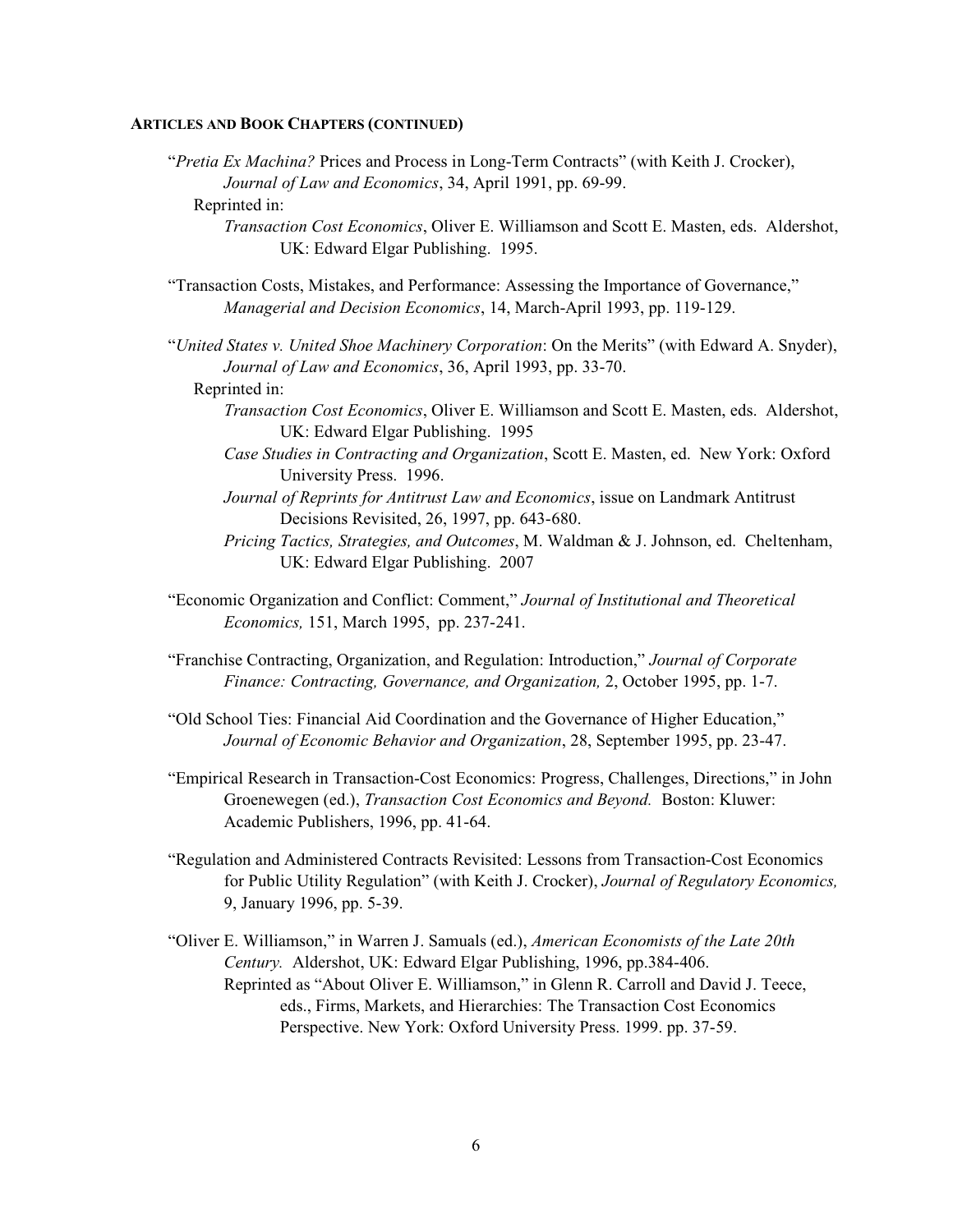- "Discrete Choice, Censored Regression, and the Costs of Organization," in Arregle, Ghertman, and Obadia (eds.), *Statistical Models for Strategic Management Statistical Models for Strategic Management.* Boston: Kluwer Academic Publishers, 1997, pp. 221-237.
- "The Three Great Puzzles of the Firm," in Stephen G. Medema (ed.), *Coasean Economics.* Boston: Kluwer Academic Publishers, 1998, pp. 51-63.
- "Contractual Choice," in B. Bouckaert and G. De Geest (eds.), *Encyclopedia of Law and Economics, Vol. III, The Regulation of Contracts*, pp. 25-45. Cheltenham, UK: Edward Elgar Publishing. 2000. [\[link](https://reference.findlaw.com/lawandeconomics/4100-contractual-choice.pdf)]
- "Econometrics of Contracts: An Assessment of Recent Developments in the Empirical Literature on Contracting" (with Stéphane Saussier), *Revue d'Economie Industrielle* 92, 2000, pp. 215-236.
	- Reprinted (with updates and revisions) in: *The Economics of Contract in Prospect and Retrospect* (E. Brousseau and J-M Glachant, eds.), Cambridge University Press, 2002.
- "Reaffirming Relationship-Specific Investments: Comments on Miwa and Ramseyer's 'Rethinking Relationship-Specific Investments," *Michigan Law Review*, 98, August 2000, pp. 2668-77.
- "Transaction-Cost Economics and the Organization of Agricultural Transactions," in Michael Baye (ed.), *Advances in Applied Microeconomics: Industrial Organization*. New York: Elsevier Science, 2000, pp. 173-195.
- "Prospects for Private Water Provision in Developing Countries: Lessons from 19th Century America" (with Keith Crocker), in Mary Shirley (ed.), *Thirsting for Efficiency: The Economics and Politics of Urban Water Reform.* London: Elsevier Science, 2002, pp. 317-47.
- "Modern Evidence on the Firm," *American Economic Review*, 92, May 2002, pp. 428-32.
- "Authority and Commitment: Why Universities, Like Legislatures, Are Not Organized As Firms," *Journal of Economics and Management Strategy,* 15, Fall 2006, 649-84.
- "Long-Term Contracts and Short-Term Commitment: Price Determination for Heterogeneous Freight Transactions," *American Law and Economics Review,* 11, Spring 2009, pp. 79- 111 ([doi.org/10.1093/aler/ahp005](https://doi.org/10.1093/aler/ahp005))
- "Oliver E. Williamson," in *Palgrave Macmillan (eds) The New Palgrave Dictionary of Economics. Palgrave Macmillan, London.* 2010. pp. 14608-17. Palgrave Macmillan. 2010. [\(doi.org/10.1057/978-1-349-95121-5\\_2910-1](https://doi.org/10.1057/978-1-349-95121-5_2910-1))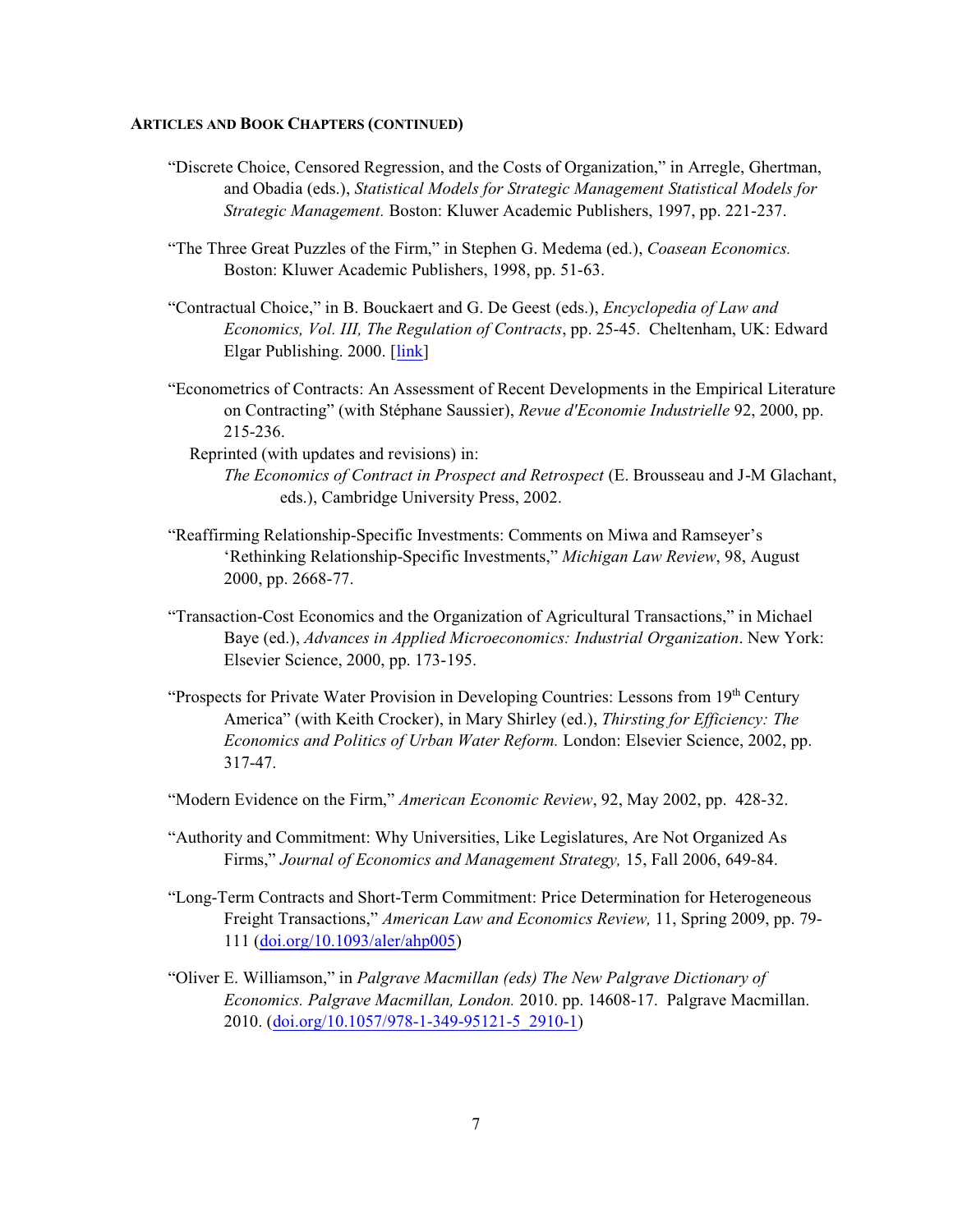- "Public Utility Ownership in 19th-Century America: The 'Aberrant' Case of Water," *Journal of Law, Economics, and Organization.* 27, October 2011, pp. 604-654 (doi: [doi.org/10.1093/jleo/ewp041](http://doi.org/10.1093/jleo/ewp041))
- "The Enterprise as Community: Firms, Towns, and Universities," in Anna Grandori (ed.), *Handbook of Economic Organization.* Cheltenham, UK: Edward Elgar Publishing, 2013, pp. 96-111.
- "Post-Sale Service and the Limits of Reputation" (with Renáta Kosová), *Industrial and Corporate Change,* 22 (6), December, 2013, pp, 1663-1698. [\(https://doi.org/10.1093/icc/dtt004](https://doi.org/10.1093/icc/dtt004))
- "On the Evolution of Collective Enforcement Institutions: Communities and Courts" (with Jens Prüfer), *Journal of Legal Studies,* 43(2), June, 2014, pp. 359-400. [\(http://www.jstor.org/stable/10.1086/677837\)]((http://www.jstor.org/stable/10.1086/677837))
- "Transaction Cost Economics," *Elgar Research Reviews in Economics*, Cheltenham, UK: Edward Elgar Publishing, 2016. [\(http://dx.doi.org/10.4337/9781786434760]((http://dx.doi.org/10.4337/9781786434760))
- "The Senseless Monstrosity in our Path: Academic Bargains and the Rise of the American University," in Todd Zywicki and Neal McCluskey (eds.), *Unprofitable Schooling: Examining Causes of, and Fixes for, America's Broken Ivory Tower.* Washington, D.C.: Cato Institute. 2019, pp. 173-193, 308-316.
- "Adaptation, Adjudication, and Private Ordering: Contractual Relations through the Williamson Lens," *Journal of Institutional Economics,* 18(2), April 2022, pp. 283-296 (special Oliver Williamson memorial issue) [\(https://doi.org/10.1017/S1744137421000722]((https://doi.org/10.1017/S1744137421000722)).

#### **BOOK REVIEWS**

- "*The Economic Institutions of Capitalism*: A Review Article," *Journal of Institutional and Theoretical Economics/Zeitschrift fur die gesamte Staatswissenschaft*, 142, June 1986, pp. 445-451.
- Review of *Inside the Firm: The Inefficiencies of Hierarchy*, Harvey Leibenstein. (Cambridge: Harvard University Press, 1987), *Antitrust Bulletin*, 34, Spring 1989, pp. 261-266.
- Review of *Information, Incentives, and Bargaining in the Japanese Economy*, Masahiko Aoki. (Cambridge: Cambridge University Press, 1988), *Journal of Economic Literature*, 28, September 1990, pp. 1228-29.
- Review of *The Theory of Transaction in Institutional Economics: A History,* Vatiero Massimiliano, (Abingdon (UK): Routledge, 2021, x-92), *History of Economic Ideas*, 29, September 2021, pp. 189-192.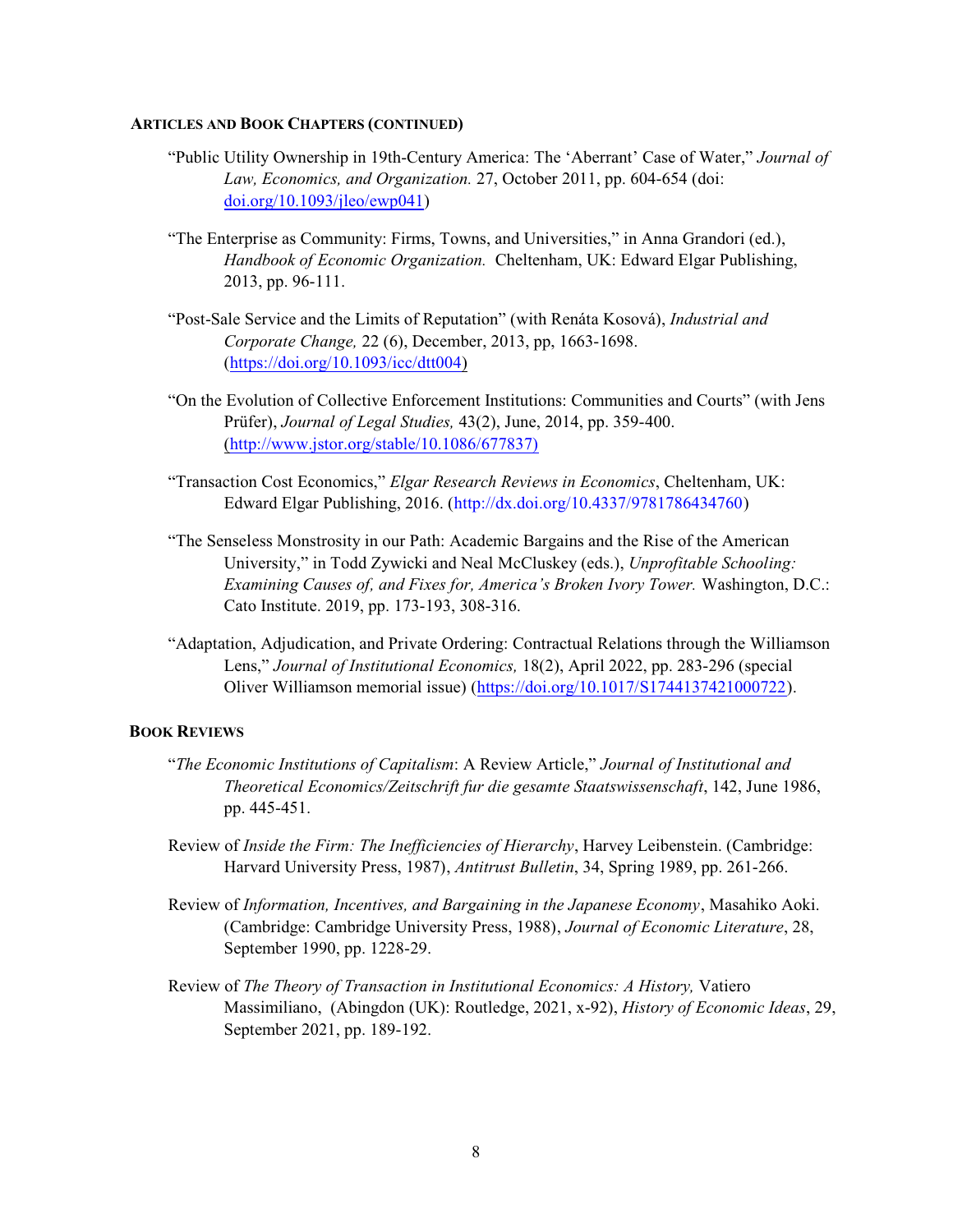#### **OTHER PUBLICATIONS**

- "Ethics v. Economics: The Issue of Free Trade with Mexico" (v. LaRue Hosmer), *Journal of Business Ethics,* 14, 1995, pp. 287-298.
- ""Compensation Policy Guidelines," *The University [of Michigan] Record*, Vol. 55, No. 11, November 22, 1999, pp. 12-13.
- "Transaction Cost," in William A. Darity, Jr., ed. *International Encyclopedia of the Social Sciences*. Vol. 8. 2nd ed. Detroit: Macmillan Reference USA, 2008. pp. 426-427: <http://www.encyclopedia.com/doc/1G2-3045302793.html>
- "Oliver E. Williamson," laudation in *Production and Operations Management,* 18, Nov.-Dec., 2009, pp. vii-viii.
- "Hold-Up," in Mie Augier and David J. Teece (eds), *The Palgrave Encyclopedia of Strategic Management*. Palgrave Macmillan, London. 2018, pp. 674-78 (print edition). (Prepublished in *The Palgrave Encyclopedia of Strategic Management* Sample Booklet, pp. 10-14; published online, December, 2014: [\[link](https://link.springer.com/referenceworkentry/10.1057/978-1-137-00772-8_579)]
- "Williamson, Oliver E. (born 1932)," in Mie Augier and David J. Teece (eds), *The Palgrave Encyclopedia of Strategic Management*. Palgrave Macmillan, London. 2018, pp. 1823- 31. (published online October, 2013: [\[link](https://link.springer.com/referenceworkentry/10.1057/978-1-137-00772-8_662)]
- "Transaction Cost Economics," Society for Institutional and Organizational Economics Our Field: Classification, History, Relations to Other Fields entry, June 2015: [\[link](http://sioe.org/field/transaction-cost-economics)]

#### **WORK IN PROGRESS**

- "Faculty Privilege: Tenure and Faculty Authority in American Higher Education in the  $20<sup>th</sup>$ Century"
- "Is American Higher Education Remediable?"

"In Search of the Self-Enforcing Law Merchant"

- "Muddy Waters: A Comment on Victor Goldberg's 'Cleaning Up Lake River'"
- "On the Relation between Opportunism in Economics and Bad Faith in Law"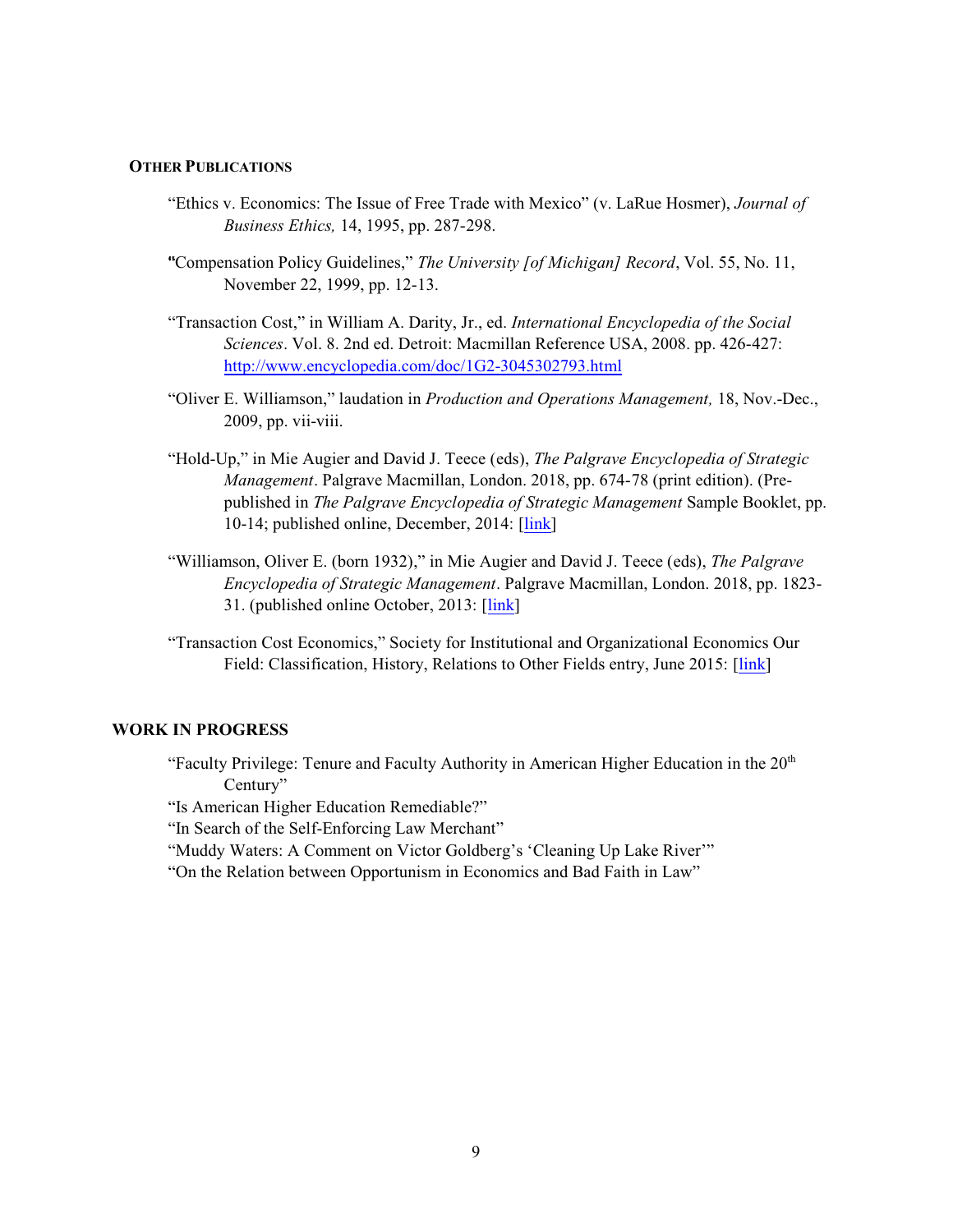#### **GRANTS**

| 1985-1988;<br>1990-2011 | Summer Research Grants Program<br>University of Michigan Business School                                                             |
|-------------------------|--------------------------------------------------------------------------------------------------------------------------------------|
| 1989                    | Office for the Study of Public and Private Institutions Research Grant,<br>University of Michigan (coinvestigator: Edward A. Snyder) |
| 1989-1990               | The Lynde and Harry Bradley Foundation (co-investigator: Edward A. Snyder)                                                           |
| 1989-1990               | The RGK Foundation (co-investigator: Edward A. Snyder)                                                                               |
| 1994                    | Center for Research on Contracts and the Structure of Enterprise<br>The University of Pittsburgh                                     |
| 1995-1997               | Center for Research on Contracts and the Structure of Enterprise<br>The University of Pittsburgh                                     |
| 1998-1999               | The Lynde and Harry Bradley Foundation                                                                                               |
| 2001-2003               | University of Michigan/Georgia Institute of Technology Trucking Industry Program<br>The Alfred P. Sloan Foundation                   |
| 2011-2012               | The Alfred P. Sloan Foundation (co-investigators: Pablo Spiller, Alan Schwartz)                                                      |

#### **INVITED PAPERS, PRESENTATIONS, AND CONFERENCES**

Wharton Conference on Empirical Applications of Transaction Cost Analysis, November 1983. Invited speaker, "A Research Agenda"

American Economic Association Annual Meetings, December 1983. Session on Information, Organizational Structure and Market Performance, paper presentation, "Transaction Costs, Institutional Choice and the Theory of the Firm"

Econometrics Society Annual Meetings, December 1984. Session on Pricing Issues in Regulated and Deregulated Industries, paper presentation (with K. Crocker), "The Economic Origins of Take-or-Pay Contracts in the Natural Gas Industry"

Third Annual Conference of the Rutgers University Advanced Workshop in Public Utility Economics and Regulation, May 1985. Invited paper (with K. Crocker), "The Origins of Take-or-Pay Contracts in the Natural Gas Industry"

Hoover Institution Conference on The Political Economy of Institutions, February 1986. Iinvited paper, "Mitigating Contractual Hazards: Unilateral Options and Contract Length"

Yale School of Organization and Management Conference Celebrating the 50th Anniversary of "The Nature of the Firm," May 1987. Participant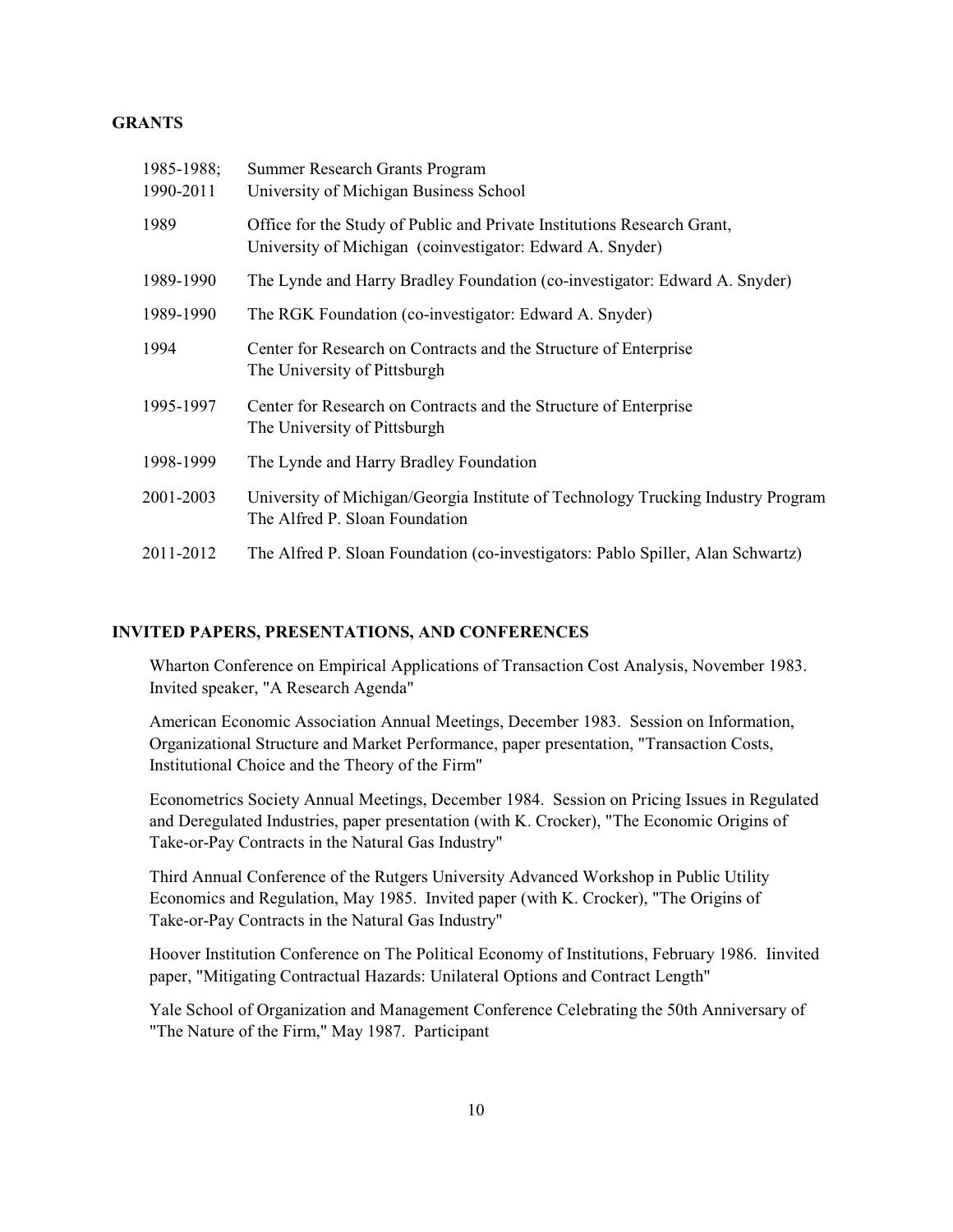Fifth International Seminar on the New Institutional Economics: Some Perspectives on Contractual Relations, Wallerfangen/Saar, W. Germany, June 1987. Invited paper, "Equity, Opportunism, and the Design of Contractual Relations"

American Economic Association Annual Meetings, December 1987. Session on Regulation and Long Term Contracts, paper presentation (with K. Crocker), "Price Redetermination Provisions in Long-Term Agreements"

Duke University Conference on the Economics of Contract Law, April 1988. Invited paper (with E. Snyder), "The Design and Duration of Contracts: Strategic and Efficiency Considerations"

U.S. Agency for International Development Conference on the New Institutional Economics: Implications for Economic Development, June 1989. Participant

National Bureau of Economic Research Conference on Topics in Industrial Organization, July 1989. Invited paper, "The Costs of Organization"

Econometrics Society Annual Meetings, December 1989. Session on Contract Design, paper presentation (with K. Crocker), "*Pretia ex Machina?* Prices and Process in Long-Term Contracts"

University of Chicago Law School Conference on Contracts and the Activities of Firms, June 1990. Discussant for "Contractual Relationships in the Deregulated Transportation Marketplace" (by Laurence Phillips)

University of Minnesota Conference on Corporate Governance and Competitive Strategy. October 1990. Invited speaker, "Transaction Costs, Mistakes, and Performance: Assessing the Importance of Governance"

American Economic Association Annual Meetings. December 1990. Sessions on Applications of Contract Design, and Innovation and Transaction Cost Economics, discussant

University of California, Berkeley, Conference on the New Science of Organization, (January 1991. Discussant for "The Role of Transaction Cost Economics in Antitrust and Public Utility Regulatory Policies" (by Paul Joskow)

National Bureau of Economic Research Program in Industrial Organization Conference, April 1991. Invited paper, "*United States v. United Shoe Machinery Corp.*: On the Merits"

NC-194 World Food Systems Project Symposium: Examining the Economic Theory Base for Vertical Coordination, October 1991. Invited paper, "Transaction-Cost Economics and the Organization of Agricultural Transactions"

American Economic Association Annual Meetings, January 1992. Session on Contracts and Property Rights, chair and paper presentation, "*United States v. United Shoe Machinery Corp.*: On the Merits"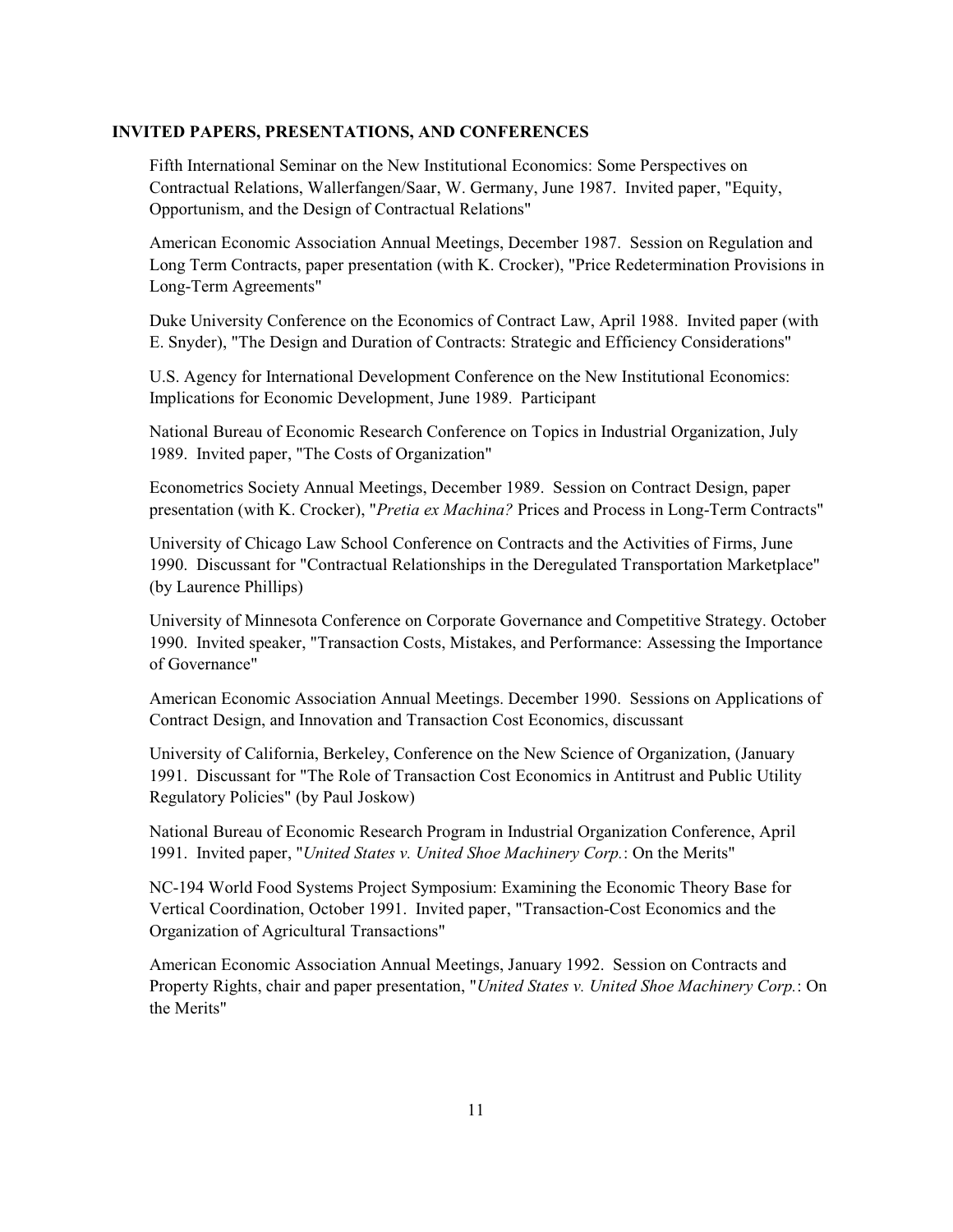American Law and Economics Association Annual Meetings, May 1992. Session on Questions in Contracts, discussant for "Transaction Costs and the Legal Mechanics of Exchange: When Should Silence in the Face of an Offer be Construed as Acceptance?" (by Avery Katz) and "Informal Contracts and Implicit Contract Law in a Multidivisional Firm" (by Michael Meurer)

Sixth Annual Carleton University Industrial Organization Summer Conference, Ottawa, Canada, July 1992. Invited paper, "*United States v. United Shoe Machinery Corp.*: On the Merits"

Conference on the Structure and Behavior of Economic Organizations: Comparative Theoretical and Empirical Perspectives, University of Minnesota, September 1992. Discussant for "A Case Study in Organizational Efficiency: Competitive Position and Internal Organization" (by Penkaj Ghemawat) and "The Emergence of an Industrial Infrastructure for Technological Innovations" (by Andrew Van de Ven)

The Next Quarter Century: Economics, Education, and Management (Conference in Honor of Richard M. Cyert), Carnegie Mellon University Graduate School of Industrial Administration, September, 1993. Panelist, session on Transaction-Cost Economics. Title: "Transaction Costs, Mistakes and Performance"

Conference on Transaction Cost Economics and Beyond, Erasmus University, Rotterdam, The Netherlands, June 1994. Invited paper, "Empirical Research in Transaction Cost Economics: Progress, Challenges, Directions"

Twelfth International Seminar on the New Institutional Economics: Market Organization and Market Behavior, Wallerfangen/Saar, Germany, June 1994. Discussant for "Economic Organization and Conflict" (by Dennis Carlton).

Conference on Franchise Contracting, Organization, and Regulation, University of Michigan, Ann Arbor, May 26-27, 1994. Organizer (with Francine Lafontaine).

Association of Financial Economists Annual Meeting, January 1995. Session on the Managerial Economics of Vertical Integration, discussant for "Vertical Integration in the U.S. and Japanese Automobile Industries" (by Susan Griffin and Paul Rubin).

American Law and Economics Association Annual Meetings, May 1995. Session on Contracts, paper presentation, "Nominal Terms, Real Intentions, and Contract Interpretation."

Conference on Firms, Markets, and Organizations, Haas School of Business, Berkeley, CA, October, 6-8, 1995. Discussant on Oliver Williamson's "Revisiting Legal Realism: The Law, Economics, and Organization Perspective."

Institute for the Study of Economic Performance Over Time and the Center for Research on Contracts and the Structure of Enterprise Conference on Contracting, Washington University, St. Louis, April 13, 1996. Paper presentation, "Nominal Terms, Real Intentions, and Contract Interpretation"

Conference on Statistical Modeling for Strategic Management, EDHEC Graduate School of Business, Nice, France, June 27-28, 1996. Paper presentation, "Discrete Choice, Censored Regression, and the Costs of Organization"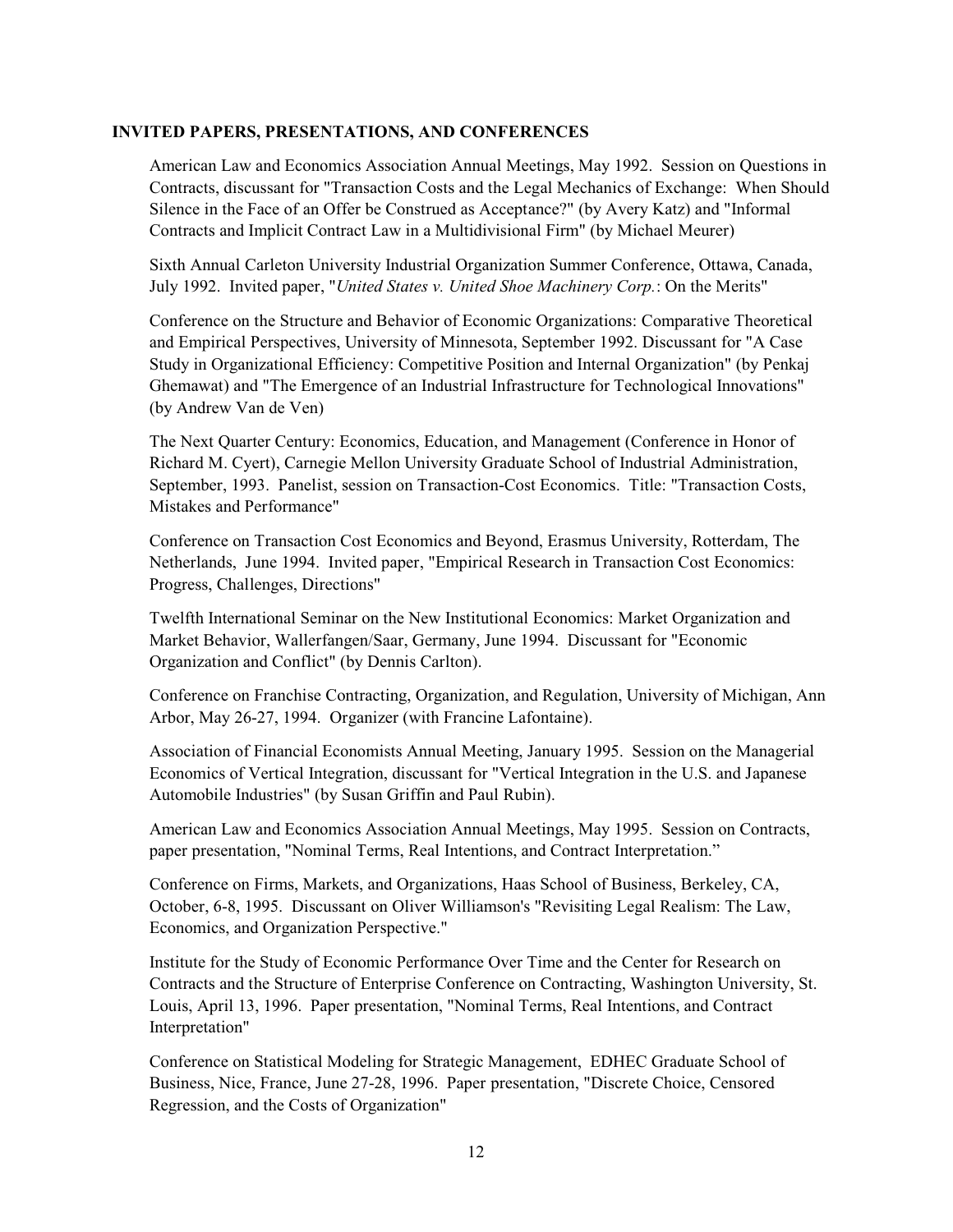Warwick Summer Research Workshop on Modeling Firm Behavior, Warwick University, England, July 8-26, 1996. Paper presentation, "The Internal Organization of Higher Education; Or Why Universities, Like Legislatures, Are Not Organized as Markets"

Southern Economic Association Meetings, Washington, DC, November 25, 1996. Paper presentation in Presidential Session on New Evidence on Contracts, Organizations, and Institutions, "The Internal Organization of Higher Education"

American Economic Association Meetings, New Orleans, LA, January 3-6, 1997, session on the Emerging New Economics of the Firm, discussant on Stacy Kohl and Ken Lehn, "Deregulation and the Adaptation of Governance Structure: The Case of the U.S. Airline Industry"

Conference on Make versus Buy: Boundaries of the Firm, Columbia University Law School , February 23, 1997.

Seminaire Cournot D'Analyse Economique, Universite de Paris I Pantheone-Sorbonne, France, May 21, 1997, "The Internal Organization of Higher Education; Or Why Universities, Like Legislatures, Are Not Organized As Markets"

University of British Columbia Summer Conference on Industrial Organization, Vancouver, BC, Canada, July 10-11, 1997, paper presentation, "The Internal Organization of Higher Education; Or Why Universities, Like Legislatures, Are Not Organized as Markets"

Columbia University School of Law Conference on Make versus Buy: Empirical Issues and Transaction Cost Analysis, November 7, 1997, discussant on Michael Whinston, "On the Transaction Cost Determinants of Vertical Integration;" and Christina Ahmadjian, "Changing Boundaries in Japanese Auto Supply Networks"

Inaugural Conference of the International Society for New Institutional Economics, Washington University, St. Louis, MO, September 19-21, 1997, session on Institutional Dimensions of the Academic Market, presentation, "The Internal Organization of Higher Education; Or Why Universities, Like Legislatures, Are Not Organized As Markets;" discussant, session on the Nature of the Firm: Where We Stand

Social Science Research Council Conference on Boundaries of Higher Education Institutions and the Emerging Public-Private Rift in the Higher Education System, April 3-4, 1998, invited presentation, "The Internal Organization of Higher Education; Or, Why Universities, Like Legislatures, Are Not Organized As Markets"

American Economic Association Annual Meetings, Chicago, January 1998, session on Higher Education, presentation, "The Internal Organization of Higher Education; Or Why Universities, Like Legislatures, Are Not Organized As Markets;" discussant, session on Empirical Studies in Industrial Organization and Antitrust

World Bank Conference on Institutions, Politics, and Contracts: Private Sector Participation in Urban Water Supply, April 11-12, 1998. "Prospects for Private Water Provision in Developing Countries: Lessons from 19<sup>th</sup> Century America" (with K.J. Crocker).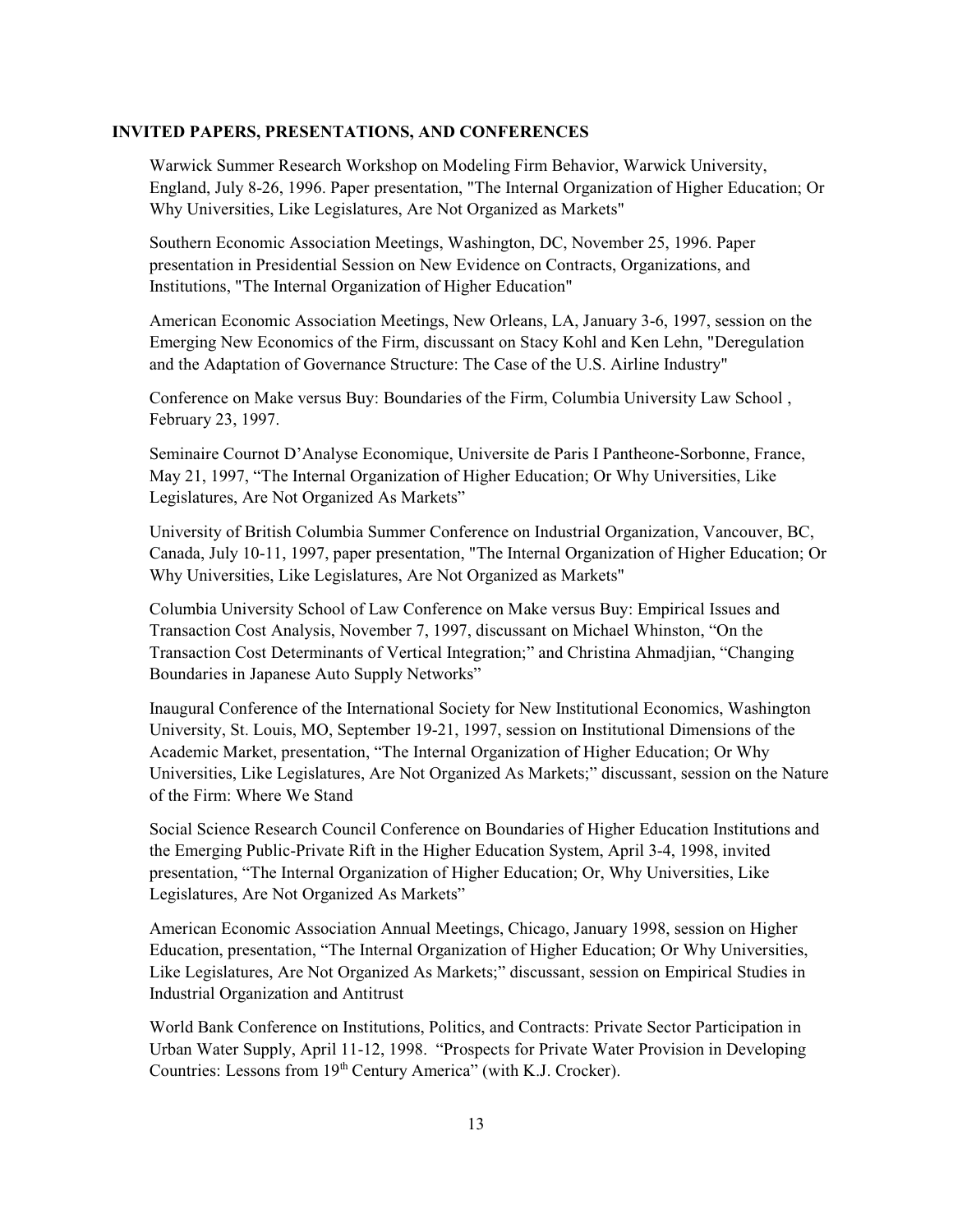American Law and Economics Association, Berkeley, CA, May 8-9, 1998. Program organizer and session chair, "Institutions and Private Ordering," and "Human Behavior and Organization"

World Bank Poverty Reduction and Economic Management Forum, University of Maryland, June 2, 1998, panelist, "The Use of Performance Contracts in the Public Sector"

Law and Society Association meetings, June 5-7, 1998, Aspen, CO. Presentation, "Commitment and Political Governance: Why Universities, Like Legislatures, Are Not Organized As Markets"

International Society for New Institutional Economics Meetings, Paris, France, September 17-19, 1998. Plenary Session presentation, "Nominal Terms, Real Intentions, and Contract Interpretation"

Western Economics Association International, Annual Meetings, July 1999. Session organizer and chair, "Perspectives on Contract Theory," and discussant, session on Transaction Cost Economics and Performance

Max Planck Institute for Research into Economic Systems, Jena, Germany, Conference on "Frontiers of Institutional Analysis," May 13-15, 1999. Paper presentation, "Commitment and Political Governance; or Why Universities, Like Legislatures, Are Not Organized as Markets"

University of Michigan Law School Conference on Empirical Research in Commercial Transactions, Ann Arbor, MI, February 11-12, 2000. Commentator on Y. Miwa and J.M. Ramseyer, "Rethinking Relationship-Specific Investments: Subcontracting in the Japanese Automobile Industry"

International Society for New Institutional Economics Meetings, Washington, DC, September 16- 18, 1999. Session organizer and chair, "Contracts and Contract Law: Perspectives and Directions"; discussant, session on "Interfirm Contracting Problems"; panelist, "Research in New Institutional Economics"

Western Economics Association International, Annual Meetings, July 2000. Introduction, Presidential Address of Oliver Williamson. Session organizer and chair, "Empirical Research on Organization and Incentives"

International Society for New Institutional Economics Meetings, Tübingen, Germany, September 22-24, 2000. Paper presentation, "Public Utility Ownership in Nineteenth-Century America: The 'Aberrant Case' of Water"

U.S. Department of Justice Conference on Corporate Governance Conference, Washington, D.C., September 28, 2000. Invited speaker. Topic: "Efficiencies"

American Economic Association Meetings, Atlanta, January 4-6, 2002. Session organizer and chair, Empirical Research on Contracting and Organization; paper presentation, "Contracting in the Absence of Specific Investments and Moral Hazard: Understanding Carrier-Driver Relations in U.S. Trucking"; discussant for "Transparency, Contract Selection and the Maritime Trade of Venetian Crete, 1303-1351"; invited paper, "Modern Evidence on the Firm"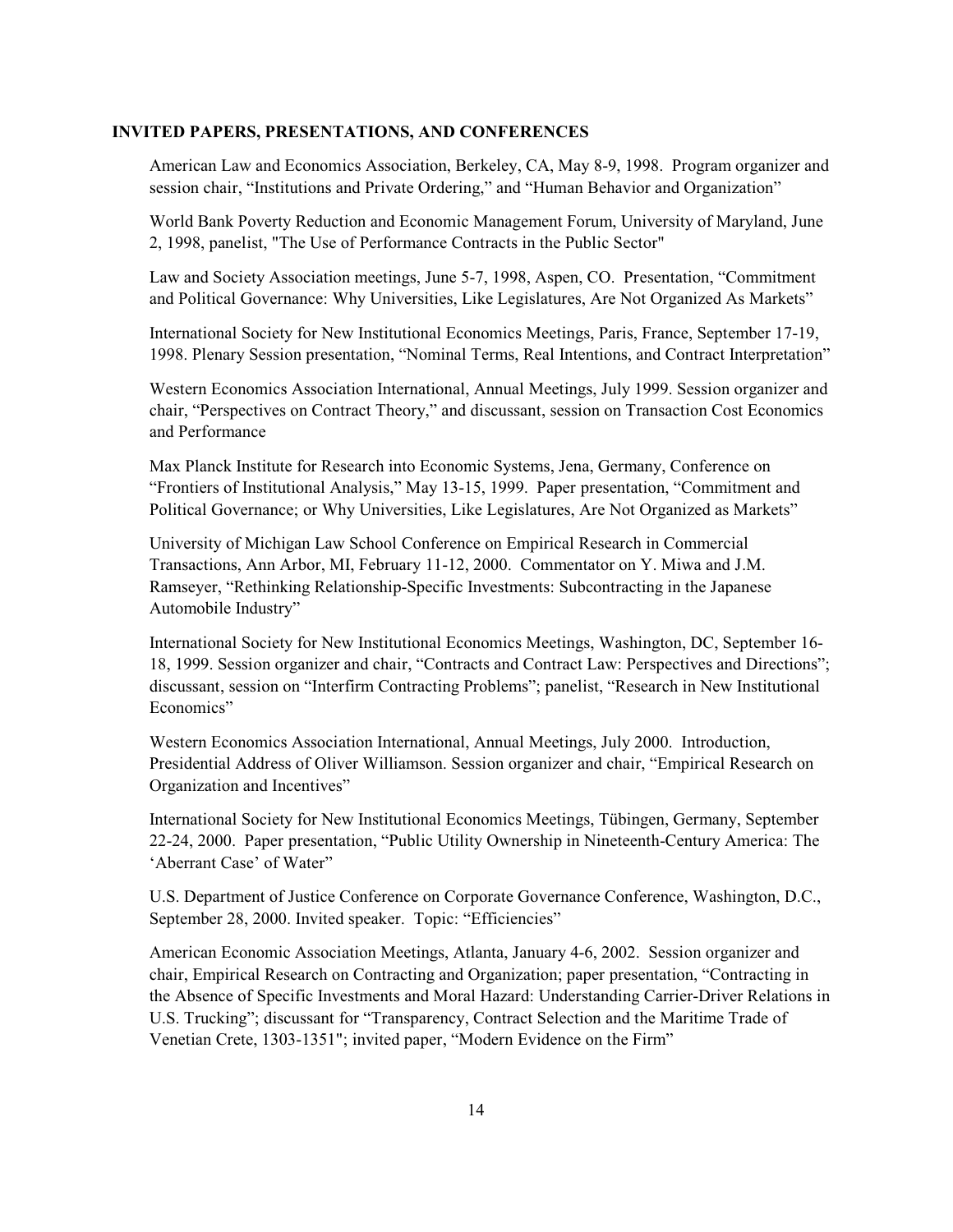NBER Industrial Organization Program Conference, Palo Alto, January 24-26, 2002. Paper presentation, "Contracting in the Absence of Specific Investments and Moral Hazard: Understanding Carrier-Driver Relations in U.S. Trucking"

American Law & Economic Association Annual Meeting, Harvard Law School, May 4-5, 2002. Paper presentations, "Contracting in the Absence of Specific Investments and Moral Hazard: Understanding Carrier-Driver Relations in U.S. Trucking" and "Public Utility Ownership in 19th-Century America: The 'Aberrant' Case of Water"

Economic History Association Annual Meeting, St. Louis, October 11-12, 2002. Paper presentation, "Public Utility Ownership in 19th-Century America: The 'Aberrant' Case of Water"

NBER Conference on Organizational Economics, Cambridge, MA, November 22-23, 2002. Paper presentation: "Contracting in the Absence of Specific Investments and Moral Hazard: Understanding Carrier-Driver Relations in U.S. Trucking"

MIT–NBER Organizational Economics Conference, Cambridge, MA, Dec. 12-13, 2003. Invited participant

International Industrial Organization Society Conference, Chicago, April 23-24, 2004. Paper presentation: "Durability, Reliability and the Limits of Reputation;" session chair and discussant, Empirical Studies of Durable Goods

MIT-NBER Organizational Economics Conference, Cambridge, MA, Nov. 5-6, 2004. Discussant, session on the Theory of the Firm (papers by R. Gibbons and B. Klein)

International Industrial Organization Society Conference, Atlanta, April 8-9, 2005. Paper presentation: "Public Utility Ownership in 19th-Century America: The 'Aberrant' Case of Water;" discussant, Economics of Air Transportation session

American Economics Association Annual Meeting, Boston, MA, Jan. 6-8, 2006. Paper presentation: "Durability, Reliability and the Limits of Reputation"

International Society for New Institutional Economics Annual Meeting, Boulder, CO, Sept. 21-25, 2006. Paper presentation: "Long-Term Contracts and Short-Term Commitment: Price Determination for Heterogeneous Freight Transactions;" session organizer, chair, and discussant, session on Organization and Performance; discussant, session on Law and Economics of Control

International Industrial Organization Society Conference, Savannah, GA, April 13-15, 2007. Paper presentation: "Long-Term Contracts and Short-Term Commitment: Price Determination for Heterogeneous Freight Transactions;" discussant, session on Contracting Issues in Surface Transportation

International Societyy for New Institutional Economics Annual Meeting, Reykjavik, Iceland, June 21-23, 2007. Paper presentation: "The Evolution of University Governance: A Comparative Institutional Analysis;" session organizer, chair, and discussant, session on Academic Governance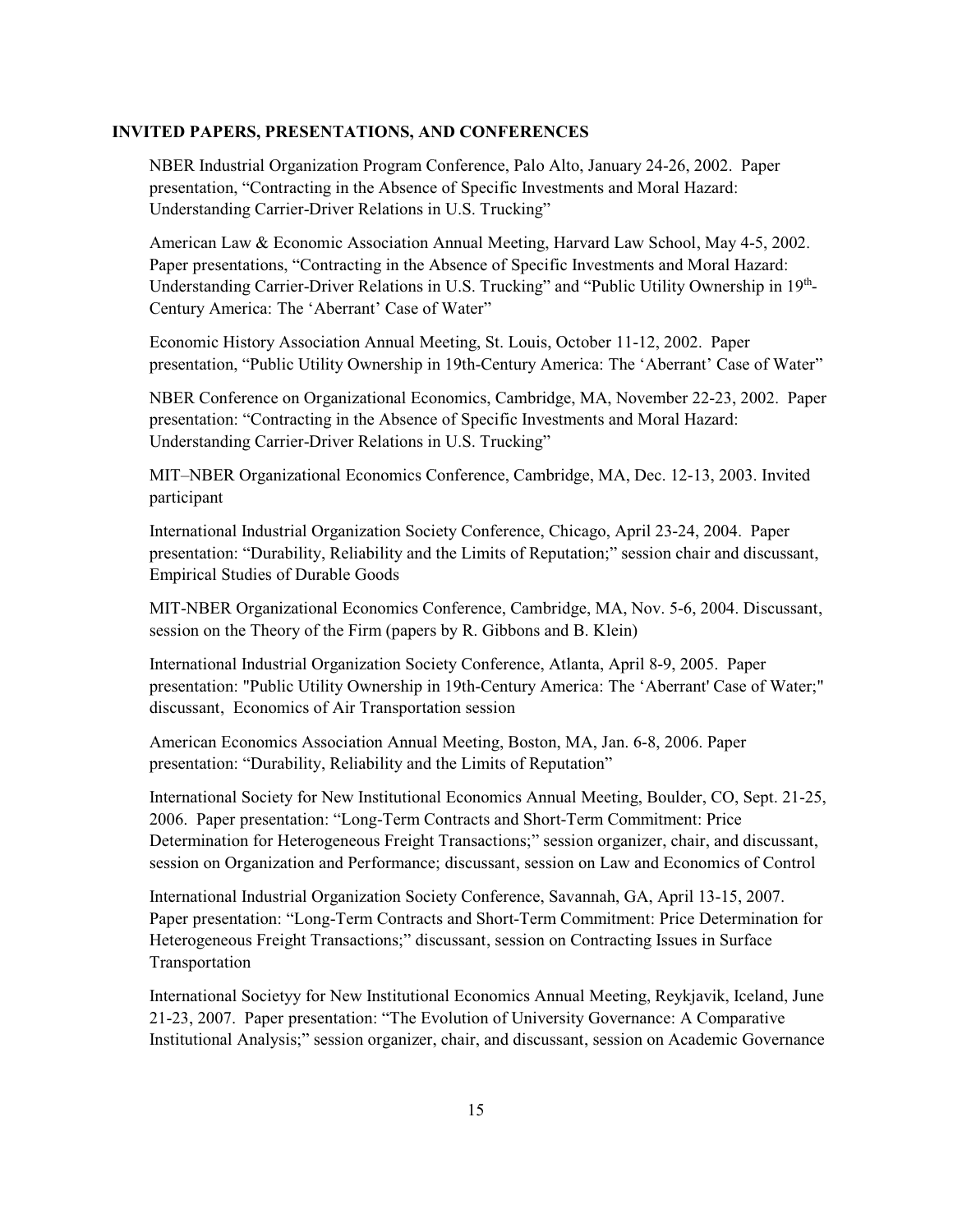Searle Center on Law, Regulation, and Economic Growth Research Roundtable on the Law and Economics of Innovation, Northwestern University School of Law, Chicago, Dec. 6-7, 2007. Invited participant

American Economics Association Annual Meeting, New Orleans, LA, Jan. 4, 2008. Session on Relational Contracts and Transactional Efficiency. Discussant

Searle Center on Law, Regulation, and Economic Growth Research Roundtable on the Theory of the Firm, Northwestern University School of Law, Chicago, March 6-7, 2008. Invited participant

International Society for New Institutional Economics Annual Meeting, Toronto, Ontario, June 20-21, 2008. Conference organizer; session chair, panel on Vertical Integration

University of British Columbia Twenty-Second Conference on Industrial Organization, Whistler, BC, July 11-12, 2008. Paper presentation: "Durability, Reliability, and the Limits of Reputation."

International Society for New Institutional Economics Annual Meeting, Berkeley, CA, June 19-20, 2009. Panelist, session on Measuring Institutions; Presidential Address: "Academic Governance: From Bologna to Berkeley"

Conference on Measuring Law and Institutions III: Analytical and Methodological Challenges, University Pompeu Fabra, Barcelona, October 2-3, 2009. Session chair; paper presentation, "Assessing Institutions: Lessons from the Empirical Analysis of Organizations"

Research Symposium in Honor of Oliver E. Williamson, BI Norwegian School of Management, Oslo, Norway, December 4, 2009. Presentation, "Oliver E. Williamson: Viewing Organization through a Transaction Cost Lens"

Center for the Study of Complex Systems Annual Nobel Symposium, University of Michigan, Ann Arbor, January 12, 2010. Presentation, "Oliver E. Williamson's Nobel Prize"

International Society for New Institutional Economics Annual Meeting, Stirling, Scotland, June 17-19, 2010. Session chair, Market Institutions and Organization

Conference on the Law, Economics, Business, and Policy Implications for Innovation and Competition of Diverse Business Models for Using Patents, Hoover Institution, Stanford University, June 25, 2010. Invited speaker, "Economic Organization and Intellectual Property"

International Society for New Institutional Economics Annual Meeting, Stanford University, June 16-18, 2011. Paper presentation, "The Evolution of Collective Enforcement Institutions: Communities and Courts"

Workshop on Adaptation of Incomplete Contracts and Fairness Norms, Copenhagen Business School, November 3, 2011. Presentation, "Equity, Opportunism, and Costly Adaptation"

American Economics Association Annual Meeting, Chicago, IL, Jan. 8, 2012. Session chair and discussant, Legal and Economic Foundations of Organization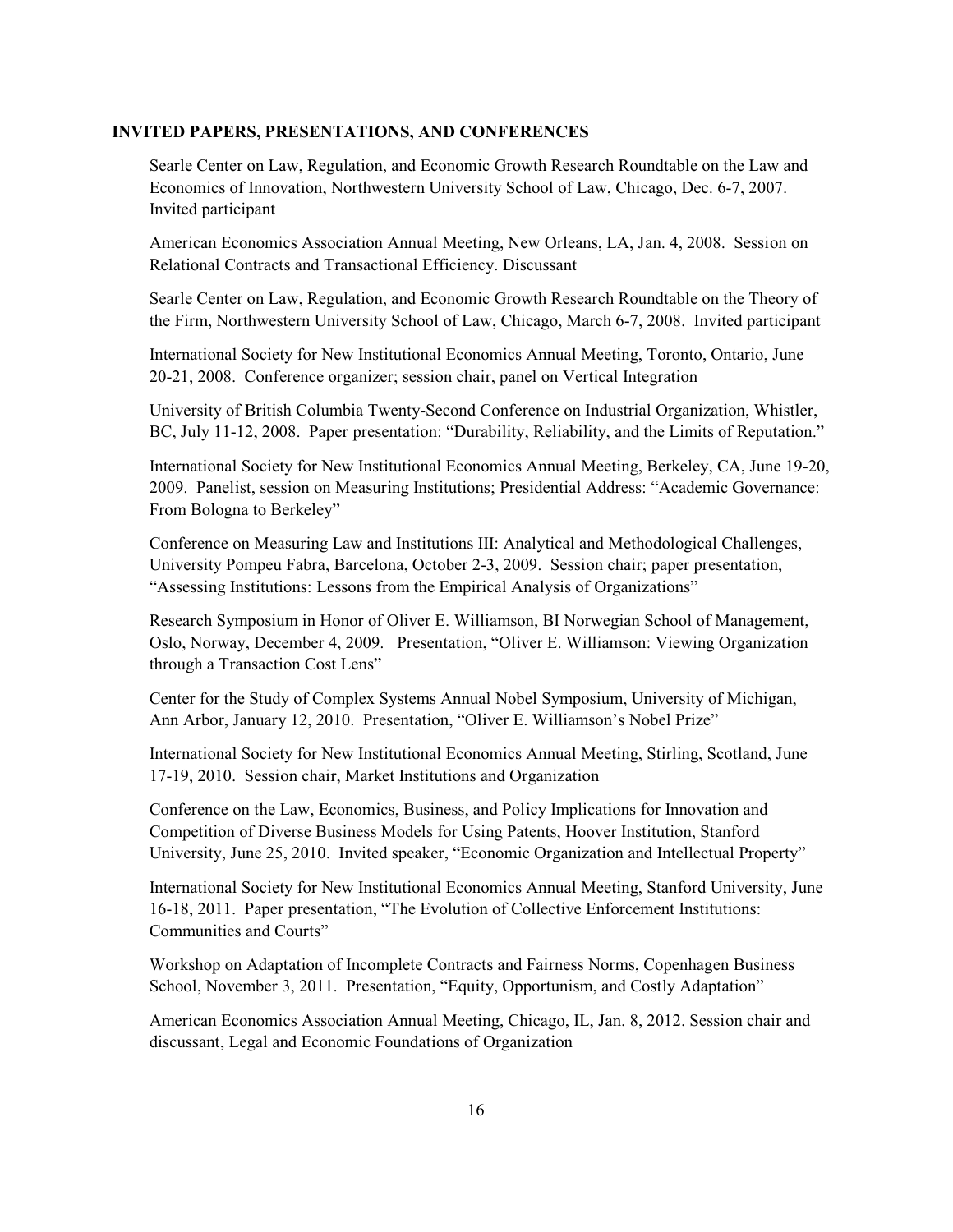Conference on University Autonomy and Social Responsibility: Governance and Accountability in the Reform Process, EconomEtica (Inter-University Centre) and POLIS Department of the University of Eastern Piedmont, Vercelli, Italy, March 2, 2012. Keynote address: "Academic Governance: From Ann Arbor to Vercelli"

International Industrial Organization Society Annual Meeting, George Mason University Law School, Arlington, VA, March 16-18, 2012. Paper presentation, "On the Evolution of Collective Enforcement Institutions: Communities and Courts." Session chair and discussant, Formal and Informal Regulation

American Law & Economics Association Annual Meeting, Stanford Law School, May 18-19, 2012. Paper presentation, "On the Evolution of Collective Enforcement Institutions: Communities and Courts"

130<sup>th</sup> European Association for Agricultural Economists Seminar, Uppsala, Sweden, August 31 -September 1, 2012. Keynote address, "On the Evolution of Collective Enforcement Institutions: Communities and Courts"

Henry G. Manne Program in Law & Economics Studies, Law & Economics Center, George Mason University School of Law, September 20-21, 2012, Research Roundtable on Unlocking the Law. Invited discussant

Haas-Sloan Conference on the Law and Economics of Organization, University of California, Berkeley, November 30-December 1, 2012. Conference co-organizer.

First Annual Xiamen University International Workshop on Economic Analysis of Institutions, Xiamen, China, May 18-19, 2013. Keynote lecture I, "On the Evolution of Collective Enforcement Institutions: Communities and Courts"

International Society for New Institutional Economics Annual Meeting, Florence, Italy, June 16- 18, 2013. Paper presentation, "The Enterprise As Community: Firms, Towns, and Universities;" session chair, "Corporate Governance"

American Economic Association Annual Meeting, Philadelphia, PA, January 2-5, 2014. Session co-organizer and chair, "The Economic Institutions of Higher Education"

Jean Monnet Project Workshop on Research and Policies for the Economic Governance of the European Agri-Foods Supply Systems: Short Term Contracts and Hybrid Forms, University of Perugia, Italy, May 22, 2014. Keynote lecture, "Governance in Noncommercial Enterprises: Associations, Universities, and Communities"

NBER Summer Institute 2014, Law and Economics Workshop, Cambridge, MA, July 23-24. Discussant, "Rigidity of Public Contracts"

George Mason University Law & Economics Center Research Roundtable on Competition in Higher Education, June 24-26, 2015. Paper presentation, "The Senseless Monstrosity in our Path: Academic Bargains and the Rise of the American University"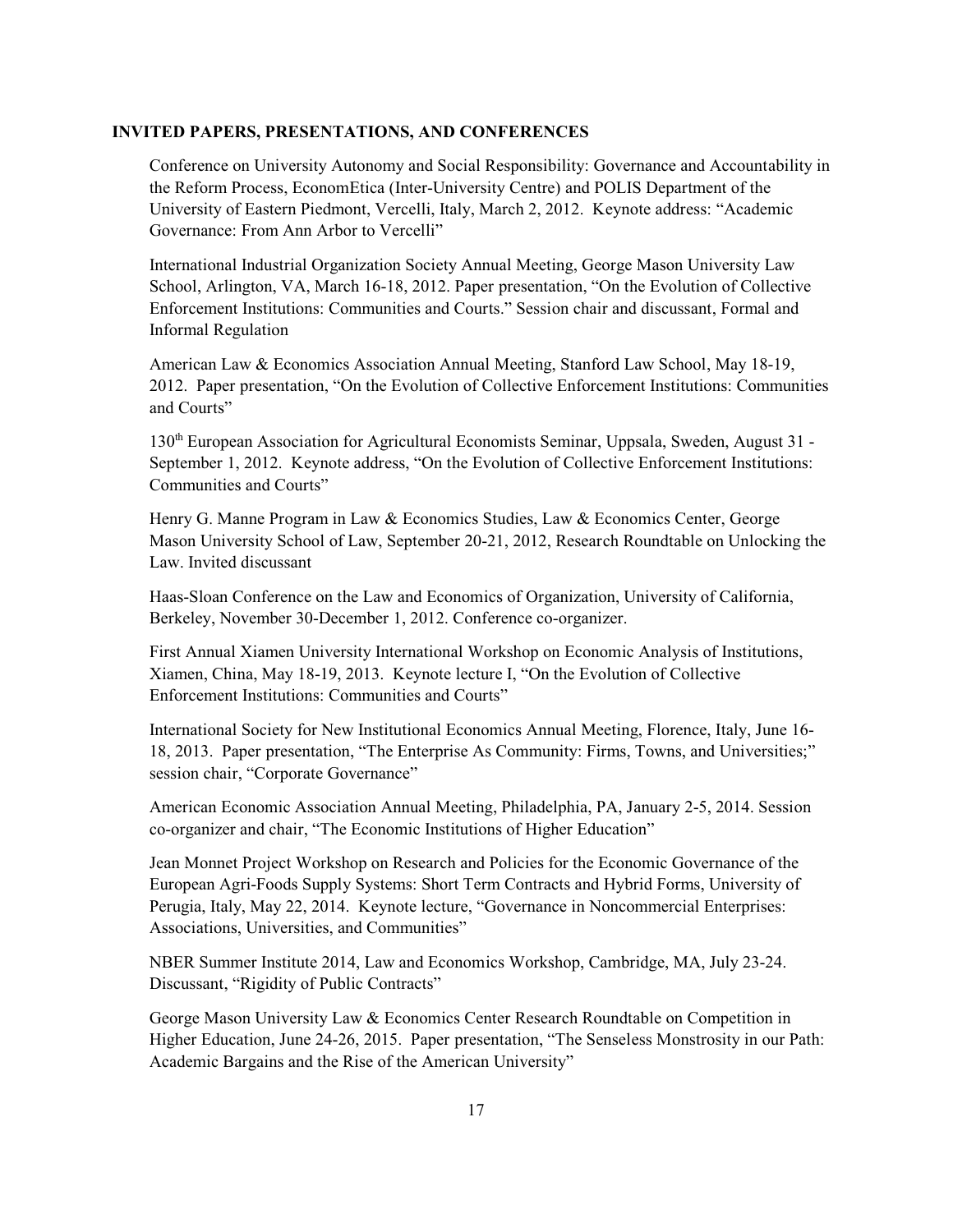George Mason University Law & Economics Center Public Policy Conference on Competition and Consumer Protection in Higher Education, October 16, 2015. Panel participant, Challenges to Higher Education Today: Cost and Quality Issues,"The Senseless Monstrosity in our Path: Academic Bargains and the Rise of the American University"

Society for Institutional & Organizational Economics Annual Meeting, Paris, June 15-17, 2016. Panel organizer and panelist, "Public and Private Order in Historical and Comparative Perspective"

Institute for Research in Economic and Fiscal Issues and International Programme in Institutions Economics and Law, Workshop in Law and Economics, University of Turin, June 23, 2016. Discussant, "Justice Delayed, Growth Denied: Evidence from a Comparative Perspective," by A. Melcarne and G. Ramello

3<sup>rd</sup> Economic Analysis of Litigation Workshop, Montpellier, France, June 27-28, 2016. Keynote lecture, "On the Evolution of Collective Enforcement Institutions: Communities and Courts"

What Patents Really Do: Historical Perspectives on Current Debates, Conference of the Hoover Institution Working Group on Intellectual Property, Innovation, and Prosperity, May 17-19, 2018. Discussant, "The Great Patent Grab," by Jonathan Barnett.

Society for Institutional & Organizational Economics Annual Meeting, Montreal, June 21-23, 2018. Session chair and paper presentation, "An Academic Question: On the Role and Consequences of University Governance"

13<sup>th</sup> Annual Conference on Empirical Legal Studies, University of Michigan Law School, Nov. 9-10, 2018. Discussant, "The Language of Contract: Promises and Power in Union Collective Bargaining Agreements," by Elliott Ash, W. Bentley MacLeod, and Suresh Nandu

Capitalism and Rule of Law Research Roundtable, George Mason University Antonin Scalia Law School Law & Economics Center, Avon, CO, June 20-24, 2021. Commentator on "Creative Destruction: How Capitalism Undermines Rule of Law" by Randall G. Holcombe, and "How Critical Theory Fundamentally Challenges Traditional Inquiry in Social Science" by Richard Lowery.

Society for Institutional & Organizational Economics  $25<sup>th</sup>$  Annual Meeting, online, June 24-26, 2021, Presentation, Plenary Panel of Past Presidents: "What Would Coase, North, Ostrom, & Williamson Want Us to Remember?".

Research Roundtable on Capitalism and the Rule of Law, Henry G. Manne Program in Law & Economics Studies, Destin, FL, March 2-6, 2022. Paper presentation, "Is American Higher Education Remediable?"; Discussant, "Legal Transitions to Capitalism," by C. Alexander Evans and J. Mark Ramseyer.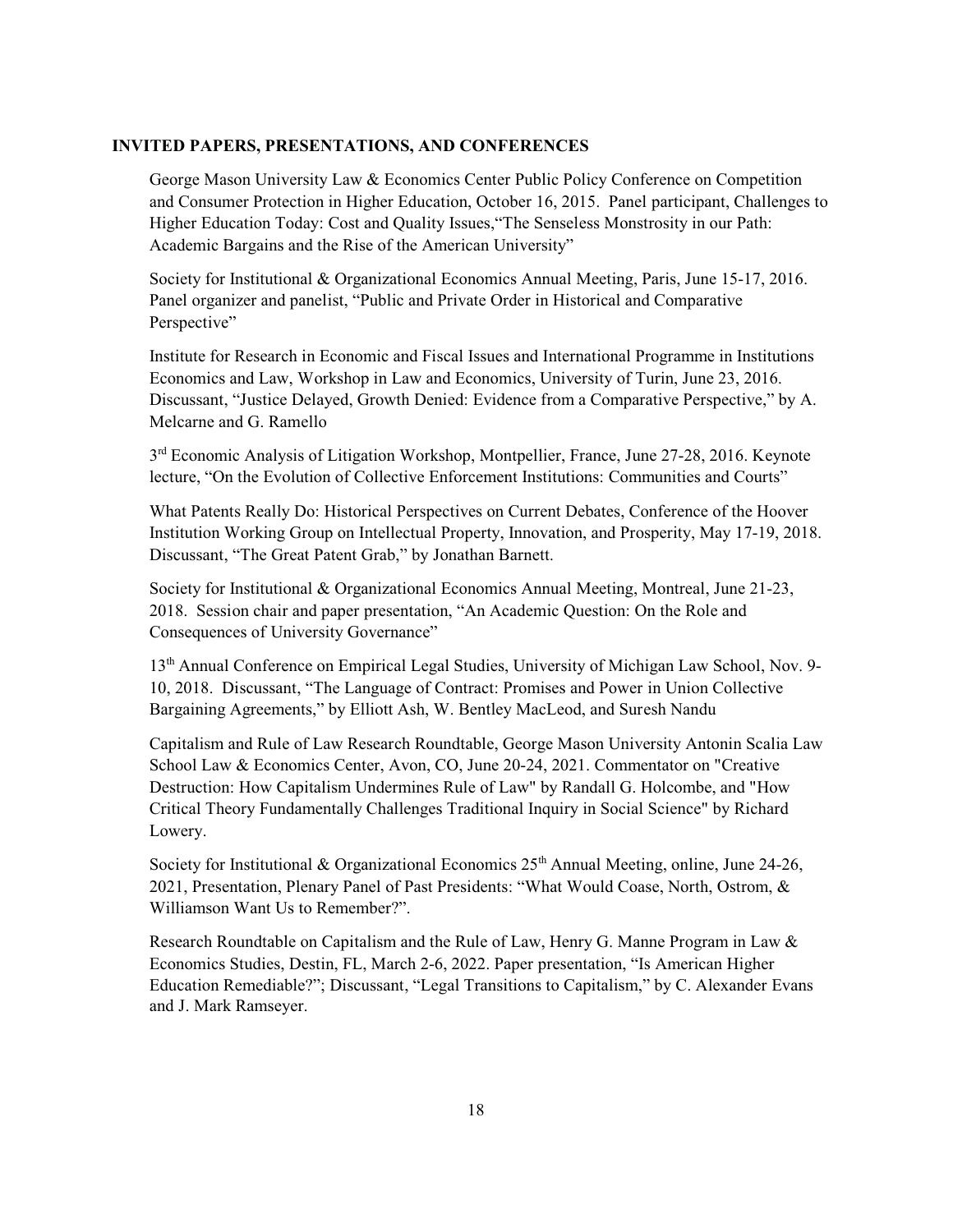#### **ACADEMIC SEMINARS**

Anderson Graduate School of Management (UCLA), Boston University, Carleton University (Canada), University of Chicago, Columbia University School of Law, Columbia University Graduate School of Business, University of Connecticut, Johnson Graduate School of Business (Cornell), Copenhagen Business School, University of California-Davis, UCLA, Dartmouth College, George Mason University Law School, Haas School of Business Administration (Berkeley), Harvard Business School, Hoover Institution (Stanford), University of Illinois, Indiana University School of Business, Ivey School of Business (Western Ontario), University of Kansas, Katz Graduate School of Business (Pittsburgh), Kellogg Graduate School of Management (Northwestern), University of Kentucky, University of Massachusetts-Amherst, University of Michigan, Michigan State University, North Carolina State University, Université de Paris I Panthéon-Sorbonne, Southwestern University for Finance and Economics Law School (China), Tilburg University (The Netherlands), University of Warwick (UK), Olin School of Business (Washington University in St. Louis), University of Pennsylvania, University of Southern California, University of Texas A&M, U.S. Department of Justice, U.S. Federal Trade Commission, University of Virginia, Western Michigan University, Yale School of Organization and Management, Yale Law School of Organization and Management

#### **REFEREEING ACTIVITIES**

*Administrative Science Quarterly Agricultural Economics American Economic Review American Journal of Agricultural Economics American Philosophical Society American Sociological Review Contemporary Policy Issues Economic Inquiry Economic Journal Economics of Education Review European Journal of Law and Economics Industrial and Corporate Change International Journal of Industrial Organization International Review of Law and Economics Journal of Business Journal of Business Economics Journal of Corporate Finance: Contracting, Governance, and Organization Journal of Economic Behavior and Organization Journal of Economics and Business Journal of Economics and Management Strategy Journal of Industrial Economics Journal of Institutional Economics Journal of Institutional and Theoretical Economics Journal of Law and Economics Journal of Law, Economics, & Organization*

*Journal of Political Economy Management Science Managerial and Decision Economics The Manchester School Organization Science Production and Operations Management Quarterly Journal of Business and Economics RAND Journal of Economics Rationality and Society Research in Law and Economics Resources and Energy Resource and Energy Economics Review of Economics and Statistics Review of Industrial Organization Southern Economic Journal Strategic Management Journal* Alfred P. Sloan Foundation Earhart Foundation National Science Foundation Netherlands Organisation for Scientific Research Social Sciences and Humanities Research Council of Canada University of California Energy Institute *University of New South Wales Law Review*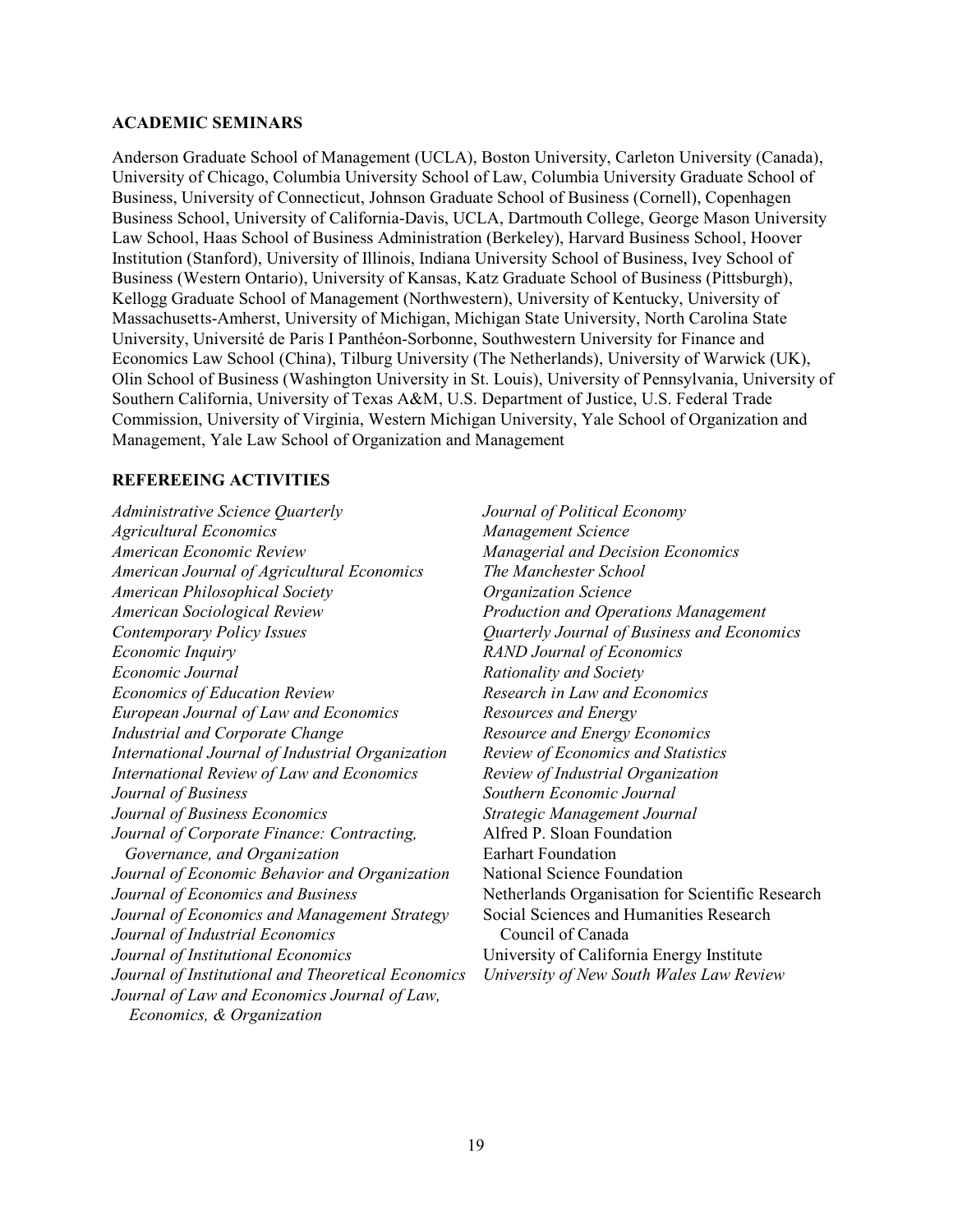### **MAJOR COMMITTEE WORK**

### Business School:

| 1991-1992  | <b>MBA Review Team</b>                                                           |
|------------|----------------------------------------------------------------------------------|
| 1991-1998  | Research and Publications Committee                                              |
| 1992-1993  | William H. Davidson Institute Research Committee, chairman                       |
| 1992-1993  | William H. Davidson Institute Strategic Mission Committee                        |
| 1995-1997  | Strategic Planning Committee (elected), Michigan Business School                 |
| 1996, 1998 | NTT Program on Asian Finance & Economics Research Fellowship Review<br>Committee |
| 1995-1996  | University of Michigan Business School Society of Fellows Advisory Board         |
| 1999-2001  | Admissions, Academic Services, and Career Development Advisory Committee         |
| 2000-2005  | Doctoral Studies Committee, BE doctoral program advisor                          |
| 2011, 2012 | IB/BE Doctoral Program Admissions Committee                                      |
| 2013-2017  | Curriculum Committee                                                             |
| 2014-2016  | <b>Community Values Committee</b>                                                |
|            |                                                                                  |

### University:

|                 | Committee on the Economic Status of the Faculty                                                           |
|-----------------|-----------------------------------------------------------------------------------------------------------|
| 1992-1999       | Member                                                                                                    |
| 1998-1999       | Chairman                                                                                                  |
| 1997-1998       | Compensation Policy Subcommittee Chair                                                                    |
| 2012-2014       | <b>SACUA</b> liaison                                                                                      |
| 1993-1994       | Ad Hoc Committee on New Pay                                                                               |
|                 | <b>Senate Assembly Rules Committee</b>                                                                    |
| 2005-2006       | Chairman                                                                                                  |
| 2006-2007       | Co-chairman                                                                                               |
| 2007-2008       | Chairman                                                                                                  |
| 2013-2014       | <b>SACUA Liaison</b>                                                                                      |
| 2005-2006       | SACUA Task Force to Review Proposed Revisions to Rules Governing Senate                                   |
|                 | Assembly, Chairman                                                                                        |
| 2006-2007       | <b>SACUA Grievance Procedures Task Force</b>                                                              |
| $2007 - 2010$ ; | Administration Evaluation Committee                                                                       |
| 2019-           |                                                                                                           |
| 2010-2013       | Senate Assembly Budget Study Committee                                                                    |
| 2010-2013       | University Grievance Review Board Cognate Panel                                                           |
| 2010-2011       | University of Michigan Sport Management Program (Dept. of Kinesiology) Faculty<br><b>Search Committee</b> |
| 2011-2012       | Senate Assembly Academic Affairs Advisory Committee                                                       |
|                 | Senate Advisor Committee on University Affairs (SACUA)                                                    |
| 2012-2015       | Member (elected)                                                                                          |
| 2014-2015       | Chair (elected)                                                                                           |
| 2014            | Grievance Appeal subcommittee                                                                             |
| 2014            | Senate Secretary Nominations subcommittee                                                                 |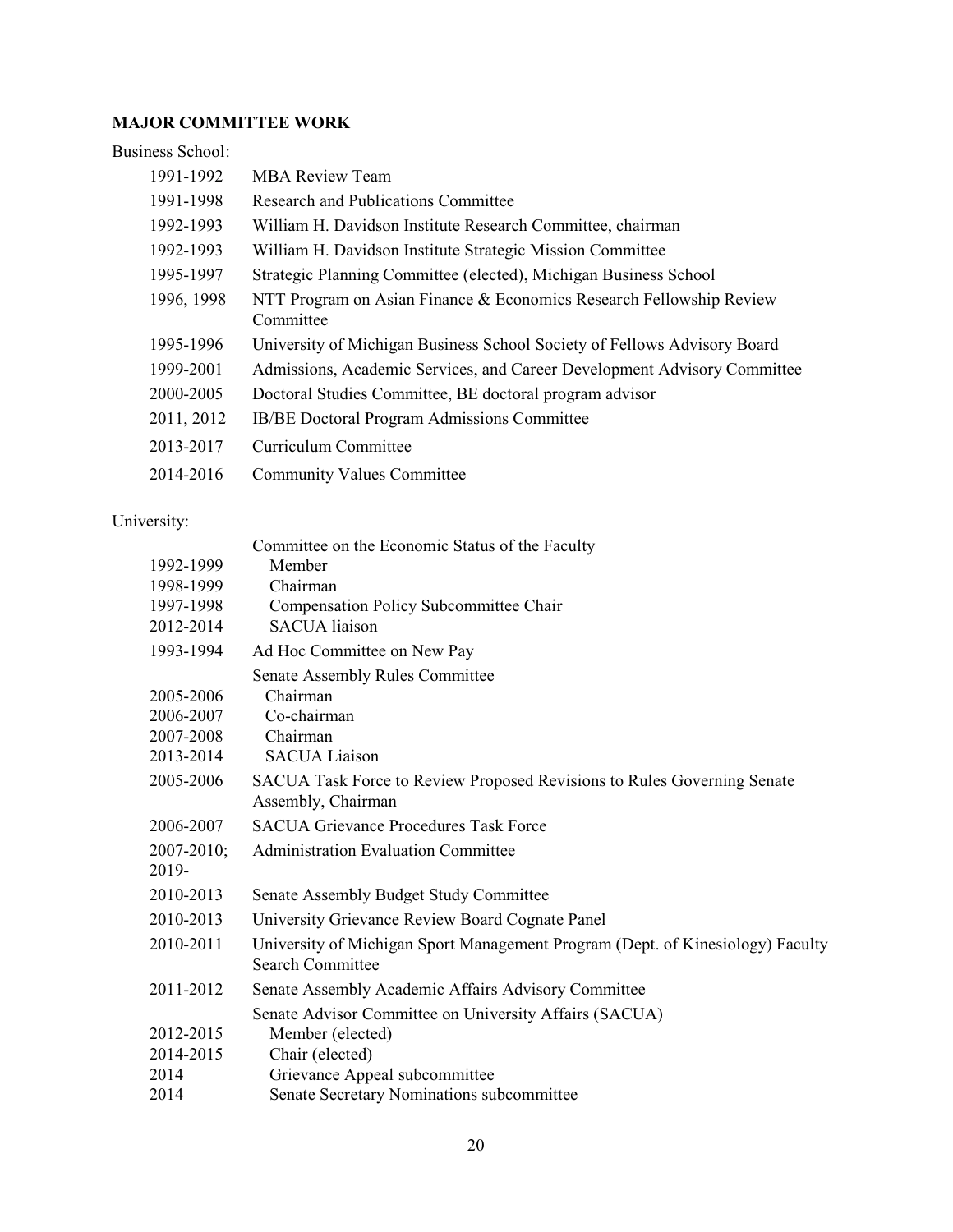### **MAJOR COMMITTEE WORK (continued)**

| 2012-2014 | Provost's Advisory Committee on Budgetary Affairs, SACUA liaison |
|-----------|------------------------------------------------------------------|
| 2012-2014 | <b>SACUA Faculty Hearing Committee</b>                           |
| 2014      | Presidential Inauguration Planning Committee                     |
| 2014      | Ad Hoc Committee on Committees                                   |
| 2014-2015 | Advisory Board on Intercollegiate Athletics, ex officio          |
| 2014-2015 | Academic Performance Committee, ex officio                       |
|           | Senate Assembly Rules, Practices, and Policies Committee         |
| 2015-2017 | Member                                                           |
| 2017-2019 | Chair                                                            |

#### Professional:

|           | Society for Institutional and Organizational Economics (formerly, the International                                             |
|-----------|---------------------------------------------------------------------------------------------------------------------------------|
|           | Society for New Institutional Economics)                                                                                        |
| 1997-2001 | Founding member, Board of Directors                                                                                             |
| 1998-1999 | Member, Research Committee                                                                                                      |
| 1998-1999 | Member, Program Selection Committee                                                                                             |
| 2000-2001 | Member, Nominations Committee                                                                                                   |
| 2006-2009 | Board of Directors (elected)                                                                                                    |
| 2006      | Second Vice President (elected)                                                                                                 |
| 2006-2007 | First Vice President (elected)                                                                                                  |
| 2007-2008 | President-Elect                                                                                                                 |
| 2007-2008 | Chair, Conference and Program Committees                                                                                        |
| 2008-2009 | President (elected)                                                                                                             |
| 2008      | Chair, Nominating Committee                                                                                                     |
| 2009-2010 | Chair, Strategy Committee                                                                                                       |
| 2014-2015 | Journal Committee                                                                                                               |
| 2018-     | <b>Past Presidents Committee</b>                                                                                                |
| 2021-2022 | Member, Conference Executive Committee                                                                                          |
| 1998      | Academic Review Committee Chair                                                                                                 |
|           | Department of Economics                                                                                                         |
|           | College of Business and Public Administration                                                                                   |
|           | University of Arizona                                                                                                           |
| 2001-2004 | American Association of University Professors, University of Michigan Chapter<br>Member-at-Large, Executive Committee (elected) |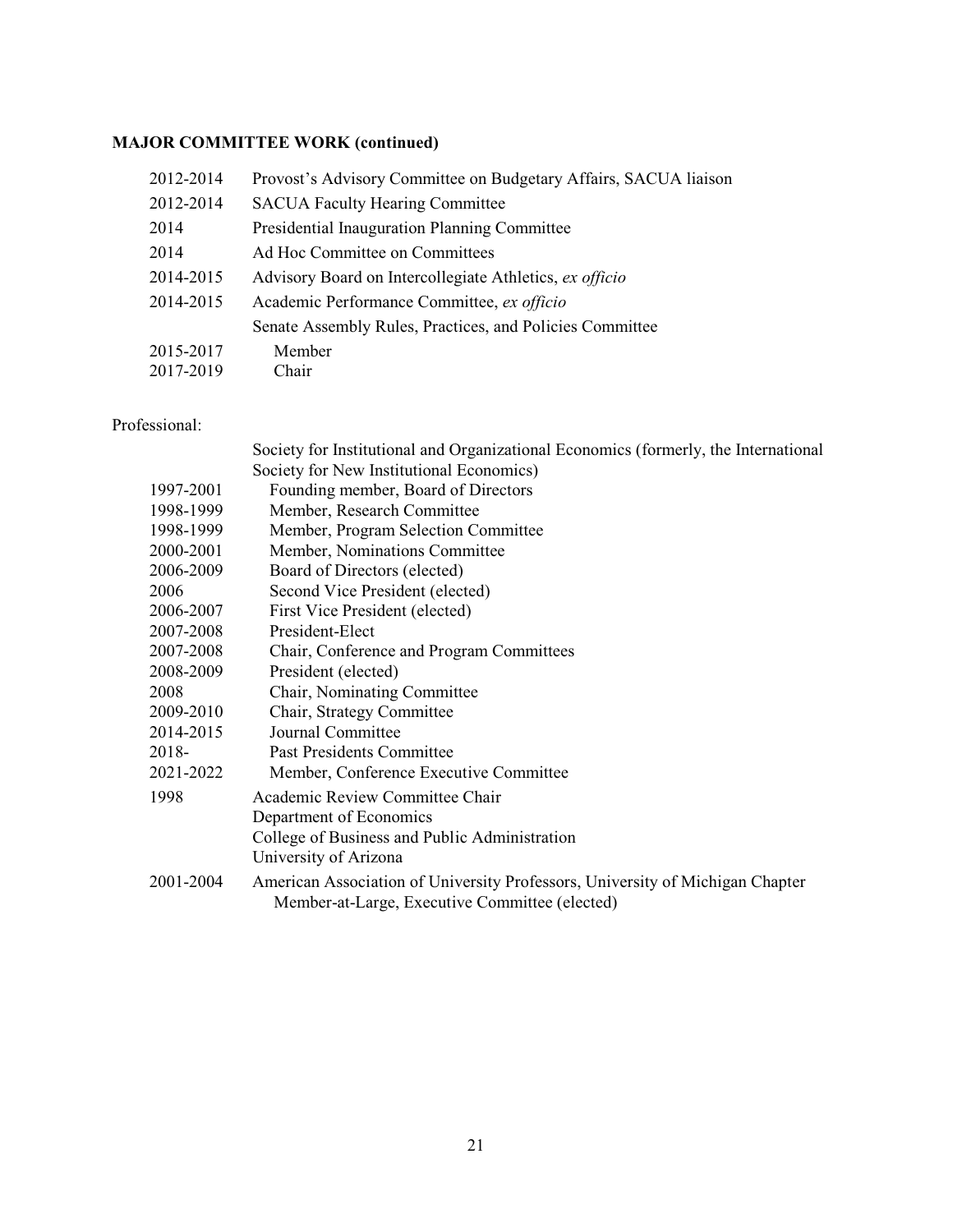#### **TEACHING**

#### **COURSES:**

- PhD: Industrial Organization (University of Virginia, Economics Department) Economics of Organization and Institutions (Michigan Business School) Applied Industrial Economics (Michigan Business School) Recent Developments in Contract Theory (European School for New Institutional Economics) The Empirics of Economic Organization & Transaction Costs (NOVA University Network) Contracts, Organizations, and Institutions (Russian Summer School on Institutional Analysis) Introduction to the Economics of Organization and Institutions (Ross School of Business)
- MBA: Applied Microeconomics (Michigan Business School) Business Transactions (Michigan Business School) Nonprofit and Cooperative Enterprise (Michigan Business School) Applied Microeconomics II (Ross School of Business)
- Law: Economic Analysis of Law (University of Michigan Law School) Economics of Contract Design and Interpretation (University of Virginia Law School) Contract Design and Interpretation (University of Michigan Law School) Law and Economics Workshop (University of Michigan Law School) Business Economics for Lawyers (University of Michigan Law School)

#### Undergraduate:

Principles of Microeconomics (U. Penn, Econ. Dept.) Principles of Macroeconomics (U. Penn, Econ. Dept.; Virginia, Econ. Dept.) Intermediate Price Theory (Virginia, Econ. Dept.) Intermediate Macroeconomics (Michigan Business School) Industrial Organization (Virginia, Econ. Dept.) Comparative Economic Systems (U. Penn, Econ. Dept.; Virginia, Econ. Dept.) Applied Microeconomics (Ross School of Business)

#### **PROFESSIONAL EDUCATION:**

Agency Costs, Transaction Costs, and the Theory of the Firm (George Mason University Law and Economics Center Economics Institute for Law Professors)

- Reputation and Enforcement; Relational Contracting and Price Adjustment; Vertical Integration (George Mason University Law and Economics Center Workshop for Law Professors on the Economics of Contracting)
- Introduction to the Economics of Higher Education; The Organization and Governance of Higher Education; Pricing, Competition, and Antitrust (Antonin Scalia Law School, Law and Economics Center, Workshop for Law Professors on the Economics of Higher Education)